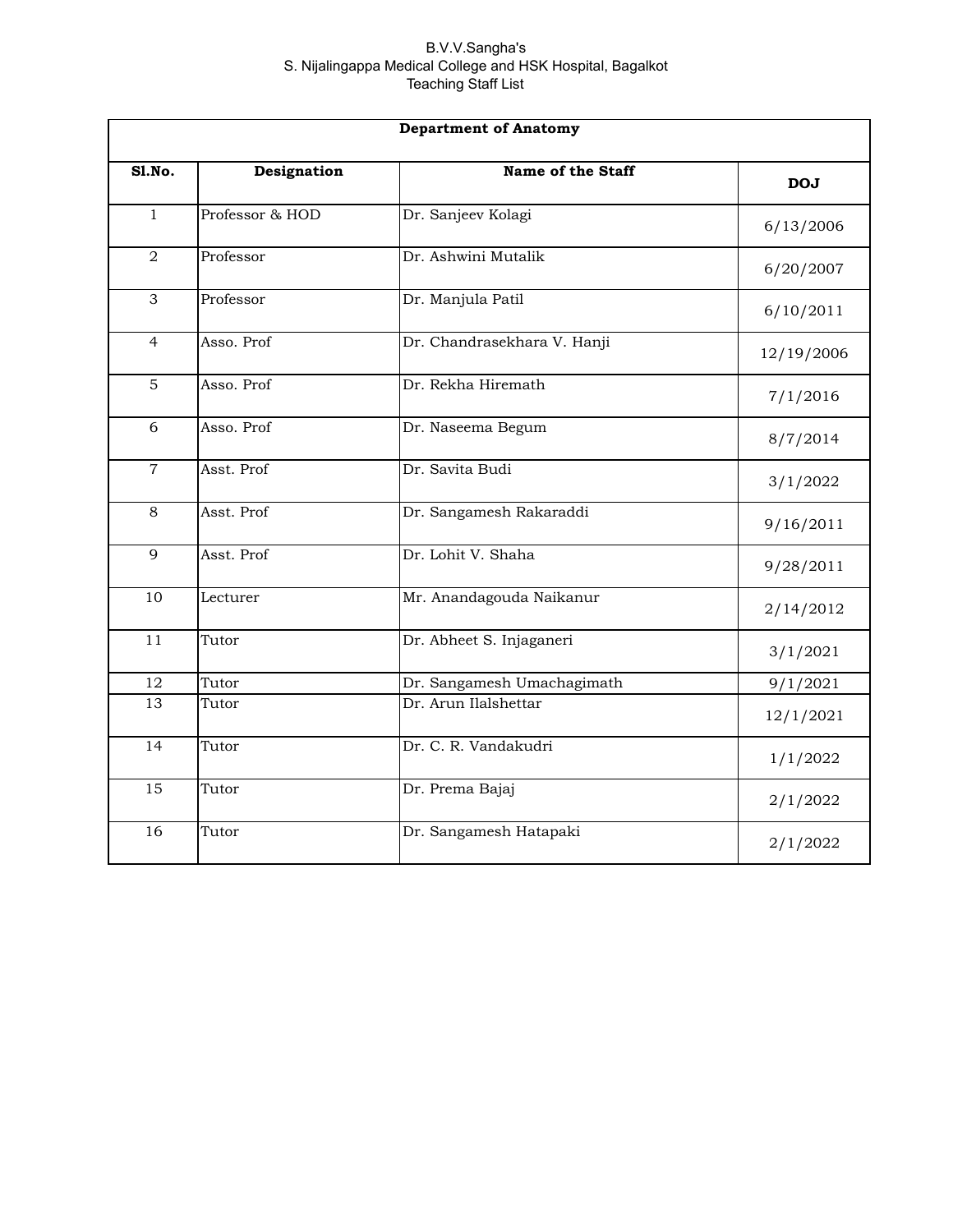|                 | <b>Department of Physiology</b> |                               |            |  |
|-----------------|---------------------------------|-------------------------------|------------|--|
| S1.No.          | Designation                     | Name of the Staff             | <b>DOJ</b> |  |
| $\mathbf{1}$    | Professor & HOD                 | Dr. Surekharani Chinagudi     | 6/6/2006   |  |
| 2               | Professor                       | Dr. Anita Herur               | 6/13/2006  |  |
| 3               | Professor                       | Dr. Shailaja Patil            | 7/2/2009   |  |
| $\overline{4}$  | Professor                       | Dr. G. V. Shashikala          | 12/5/2017  |  |
| 5               | Asso. Prof                      | Dr. Satish S. Patil           | 2/1/2022   |  |
| 6               | Lecturer in Biophysics          | Mr. Praveen T. Dhepe          | 7/1/2005   |  |
| $\overline{7}$  | Tutor                           | Dr. R. T. Deshpande           | 7/1/2014   |  |
| 8               | Tutor                           | Dr. Chaitra Patil             | 5/2/2019   |  |
| 9               | Tutor                           | Dr. Gadekari Pedda Rajeshwari | 9/2/2021   |  |
| 10              | Tutor                           | Dr. Sagar A. Patil            | 1/1/2022   |  |
| 11              | Tutor                           | Dr. Keerthi Navalagatti       | 2/1/2022   |  |
| 12              | Tutor                           | Dr. Drakshayani Wadawadagi    | 2/1/2022   |  |
| 13              | Tutor                           | Dr. Prakash Nadpurohit        | 2/4/2022   |  |
| $\overline{14}$ | Tutor                           | Dr. Ratna Chillurmath         | 2/1/2022   |  |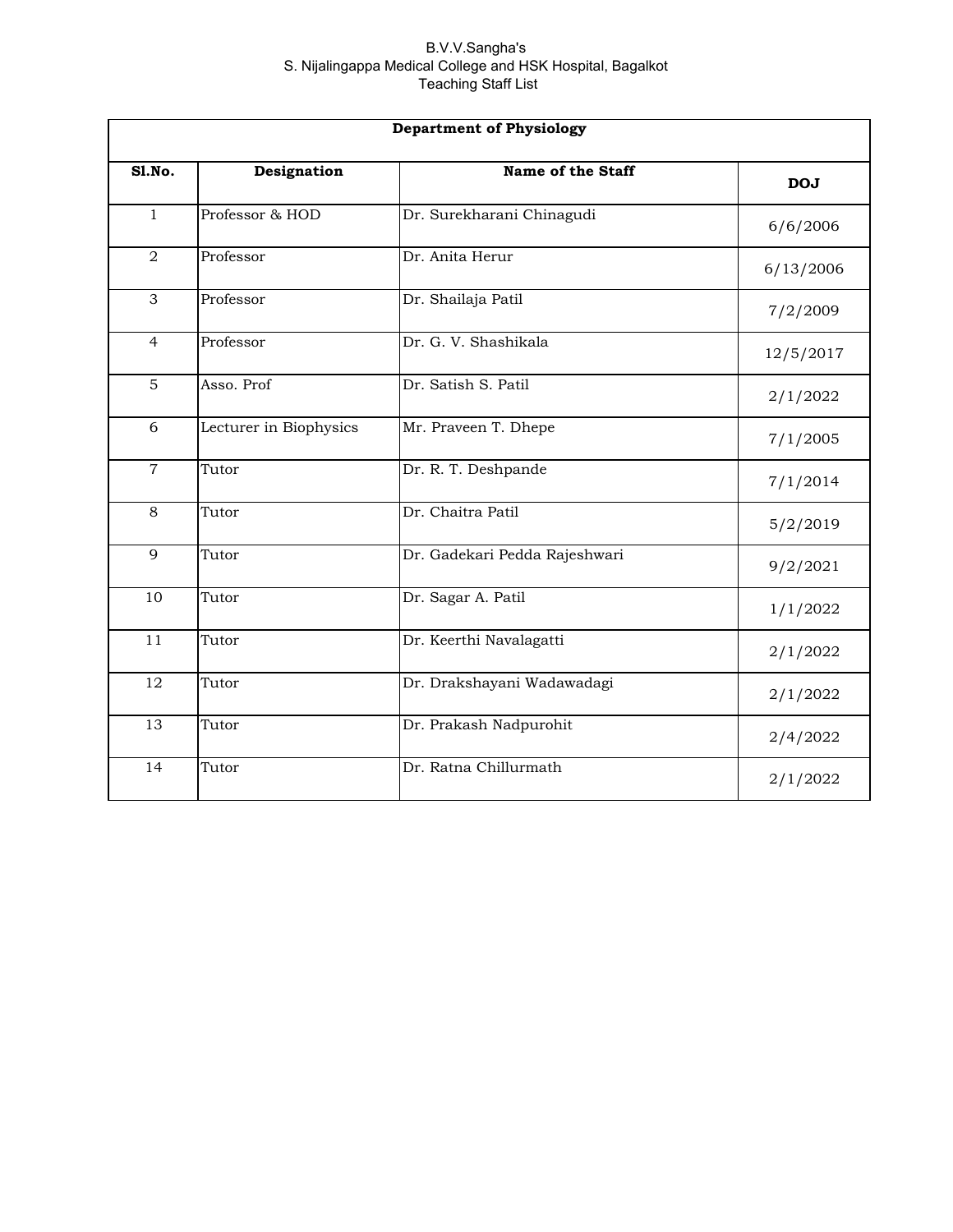|                | <b>Department of Biochemistry</b> |                          |            |  |
|----------------|-----------------------------------|--------------------------|------------|--|
| <b>S1.No.</b>  | Designation                       | Name of the Staff        | <b>DOJ</b> |  |
| $\mathbf{1}$   | Professor & HOD                   | Dr. Shankar Prasad D. S. | 6/20/2005  |  |
| $\overline{2}$ | Professor                         | Dr. Sanjeev Ratna        | 10/1/2002  |  |
| 3              | Professor                         | Dr. S. V. Kashinkunti    | 6/13/2006  |  |
| $\overline{4}$ | Professor                         | Dr. Sunita H             | 11/20/2006 |  |
| 5              | Professor                         | Dr. Neela Mannangi       | 6/9/2010   |  |
| 6              | Professor                         | Dr. Kavitha M M          | 6/20/2011  |  |
| $\overline{7}$ | Asso. Prof                        | Dr. M.B. Bhutal          | 7/27/2016  |  |
| 8              | Lecturer                          | Smt. Deepali Malgavkar   | 2/9/2017   |  |
| 9              | Tutor                             | Dr. Shruti Parvatikar    | 11/20/2020 |  |
| 10             | Tutor                             | Smt. Supriya R. Aland    | 7/1/2017   |  |
| 11             | Tutor                             | Ms. Meetu Maradi         | 4/5/2021   |  |
| 12             | Tutor                             | Dr. R. V. Joshi          | 8/1/2015   |  |
| 13             | Tutor                             | Dr. Veeresh Kajagar      | 2/1/2022   |  |
| 14             | Tutor                             | Dr. Lalappa Pammar       | 2/1/2022   |  |
| 15             | Tutor                             | Dr. Sangamesh Biradar    | 2/4/2022   |  |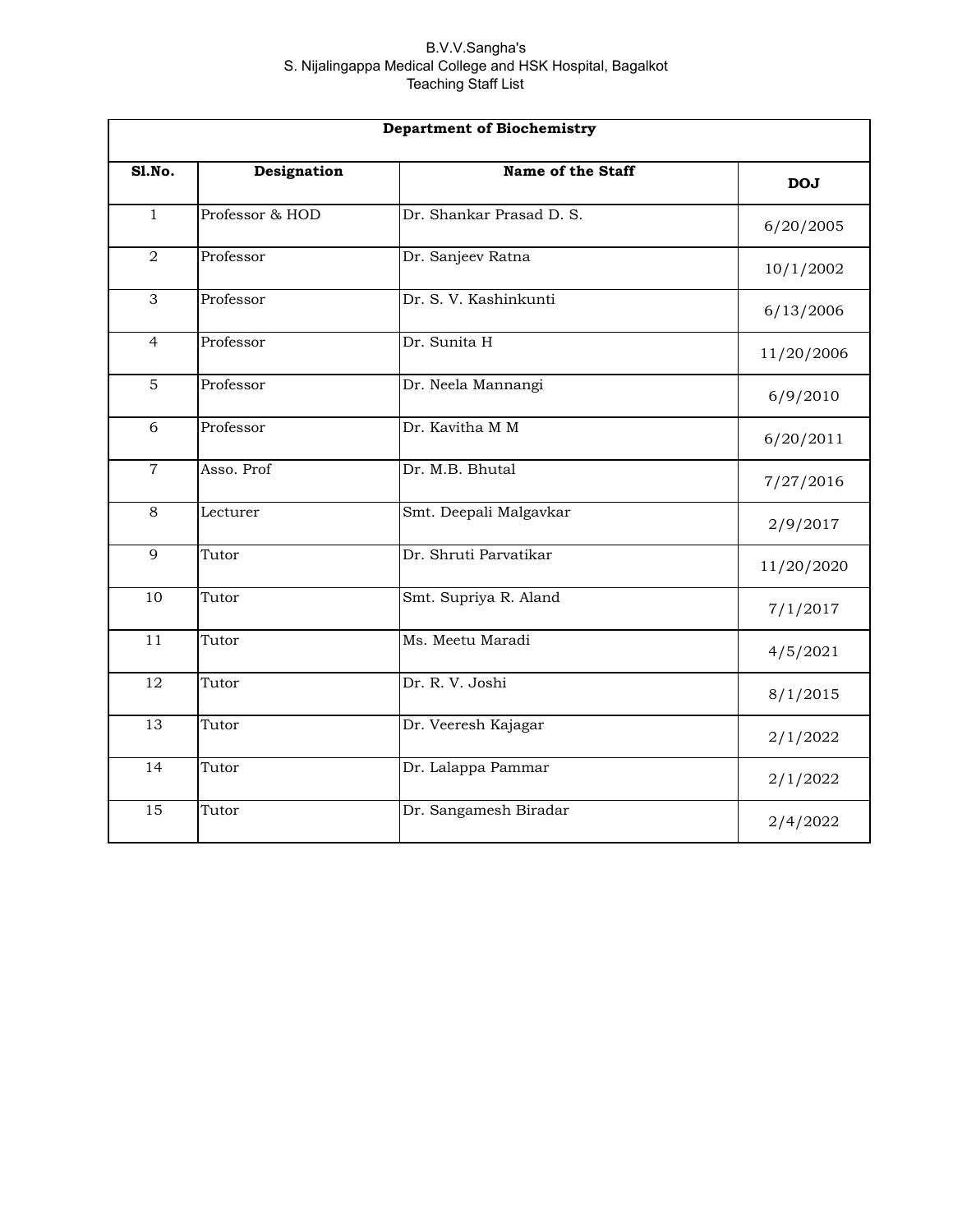| <b>Department of Pharmacology</b> |                    |                              |            |
|-----------------------------------|--------------------|------------------------------|------------|
| <b>S1.No.</b>                     | Designation        | Name of the Staff            | <b>DOJ</b> |
| $\mathbf{1}$                      | Professor & HOD    | Dr. Y. A. Maniyar            | 10/1/2002  |
| $\overline{2}$                    | Professor          | Dr. Mohd. Abdul Rauf         | 8/11/2014  |
| 3                                 | Professor          | Dr. Sheshidhar Bannale       | 12/15/2010 |
| $\overline{4}$                    | Asso. Prof         | Dr. Arati Chikaraddy         | 6/4/2012   |
| 5                                 | Asso. Prof         | Dr. Dattatraya Joshi         | 3/4/2017   |
| 6                                 | Asst. Prof         | Dr. Shambhavi Kulkarni       | 12/19/2018 |
| $\overline{7}$                    | Tutor              | Dr. Siddarameshwar C. B.     | 2/1/2021   |
| 8                                 | Tutor              | Mr. P. S. Bhixavatimath      | 9/5/2008   |
| 9                                 | Tutor/Sr. Resident | Dr. Saiyadali Allisabannavar | 2/1/2022   |
| 10                                | Tutor              | Dr. Tejashwini Neelawani     | 7/1/2021   |
| 11                                | Tutor              | Dr. Aishwarya Kulali         | 9/8/2021   |
| 12                                | Tutor              | Dr. N Apoorva                | 2/1/2022   |
| 13                                | Tutor              | Dr. Vinayak M. Lokur         | 1/1/2022   |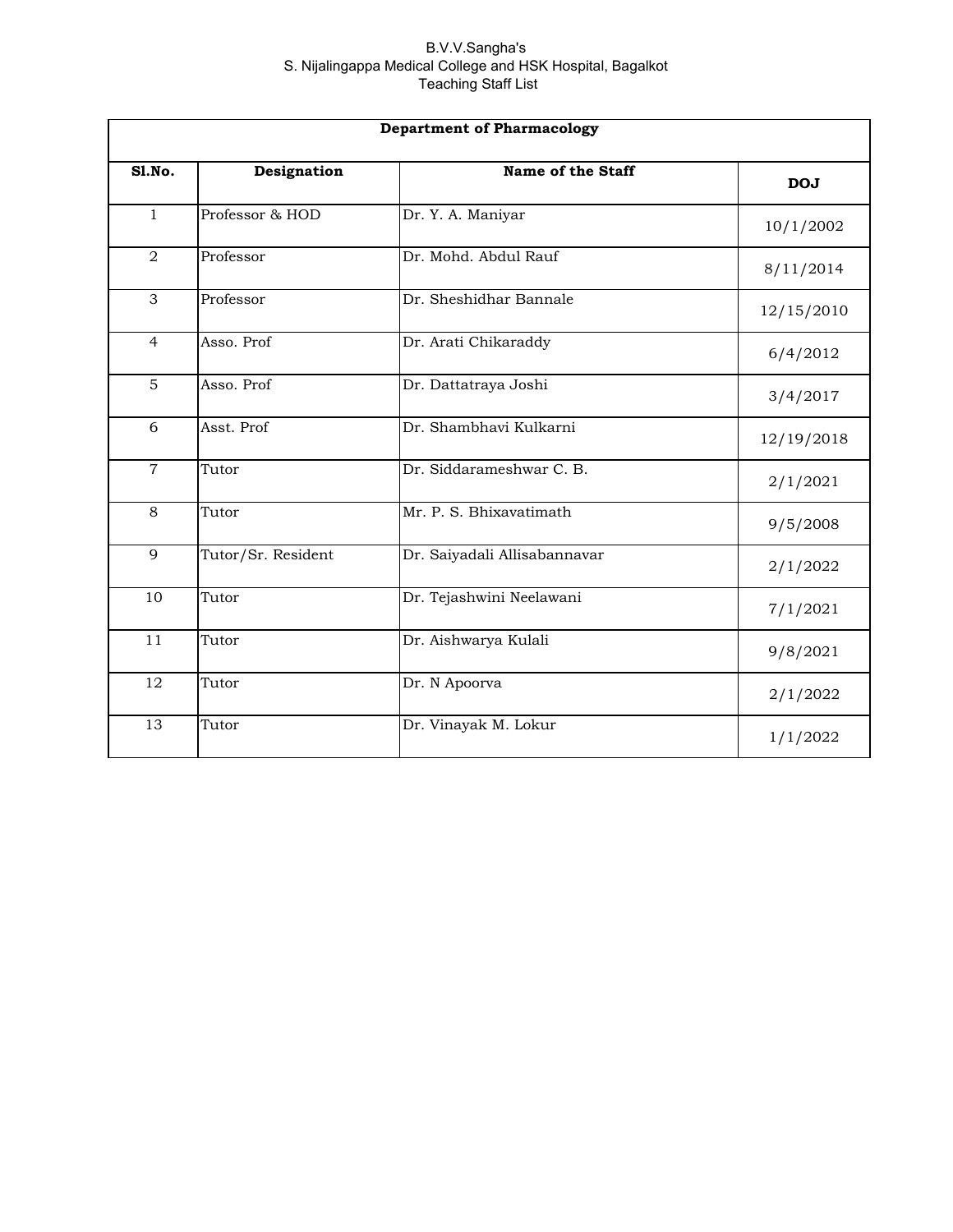| <b>Department of Pathology</b> |                    |                              |            |
|--------------------------------|--------------------|------------------------------|------------|
| Sl.No.                         | Designation        | Name of the Staff            | <b>DOJ</b> |
| $\mathbf{1}$                   | Professor & HOD    | Dr. S. S. Hiremath           | 8/10/2016  |
| $\overline{2}$                 | Professor          | Dr. S. S. Inamdar            | 12/1/2013  |
| 3                              | Professor          | Dr. P. J. Yaranal            | 11/16/2021 |
| $\overline{4}$                 | Professor          | Dr. Prabhu M.H.              | 7/1/2014   |
| $\overline{5}$                 | Professor          | Dr. Deepa Masur              | 6/15/2011  |
| 6                              | Asso. Prof         | Dr. A. T. Miskin             | 10/1/2002  |
| $\overline{7}$                 | Asso. Prof         | Dr. Archana Dandin           | 12/1/2015  |
| 8                              | Asso. Prof         | Dr. Smita Kadadavar          | 6/10/2015  |
| 9                              | Asst. Prof         | Dr. Keshav Kulkarni          | 7/1/2015   |
| 10                             | Asst. Prof         | Dr. Pavan Kulkarni           | 5/2/2017   |
| 11                             | Asst. Prof         | Dr. Uma Jamkhandi            | 6/29/2019  |
| 12                             | Asst. Prof         | Dr. Mahesh Satapute          | 2/3/2022   |
| 13                             | Tutor/Sr. Resident | Dr. Vidya Kuchanur           | 8/4/2021   |
| 14                             | Tutor/Sr. Resident | Dr. Savitri Kadiwal          | 1/24/2022  |
| 15                             | Tutor/Sr. Resident | Dr. Suprita Patil            | 2/1/2022   |
| 16                             | Tutor/Sr. Resident | Dr. Girija                   | 2/4/2022   |
| 17                             | Tutor/Sr. Resident | Dr. Santoshimata Rampure     | 2/4/2022   |
| 18                             | Tutor/Sr. Resident | Dr. Nivedita Budihal         | 2/5/2022   |
| 19                             | Sr. Resident       | Dr. Rashmi Tolanur           | 4/6/2022   |
| 20                             | Tutor              | Dr. Srishti Govinda Miraj    | 8/27/2020  |
| 21                             | Tutor              | Dr. Nandini S Raj            | 8/27/2020  |
| ${\bf 22}$                     | Tutor              | Dr. Shravani Gowrishankar    | 8/27/2020  |
| 23                             | Tutor              | Dr. Lakshmi Kanth Dhandapani | 8/28/2020  |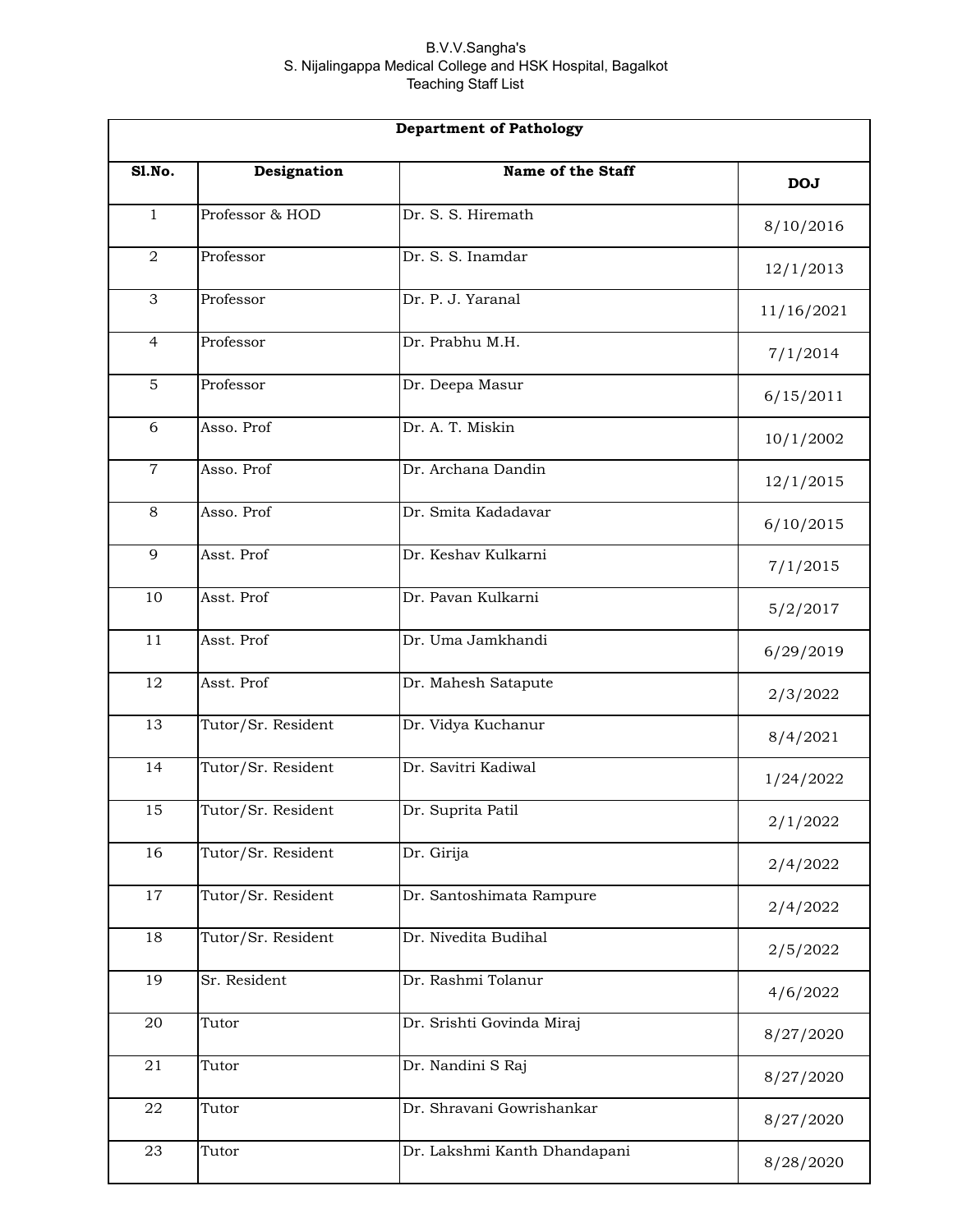| 24 | Tutor        | Dr. Nandini S         | 8/28/2020 |
|----|--------------|-----------------------|-----------|
| 25 | Tutor        | Dr. Sujatha Chejeti   | 8/28/2020 |
| 26 | Jr. Resident | Dr. Viona Dcunha      | 4/30/2022 |
| 27 | Jr. Resident | Dr. Raveena S. Yallur | 5/3/2022  |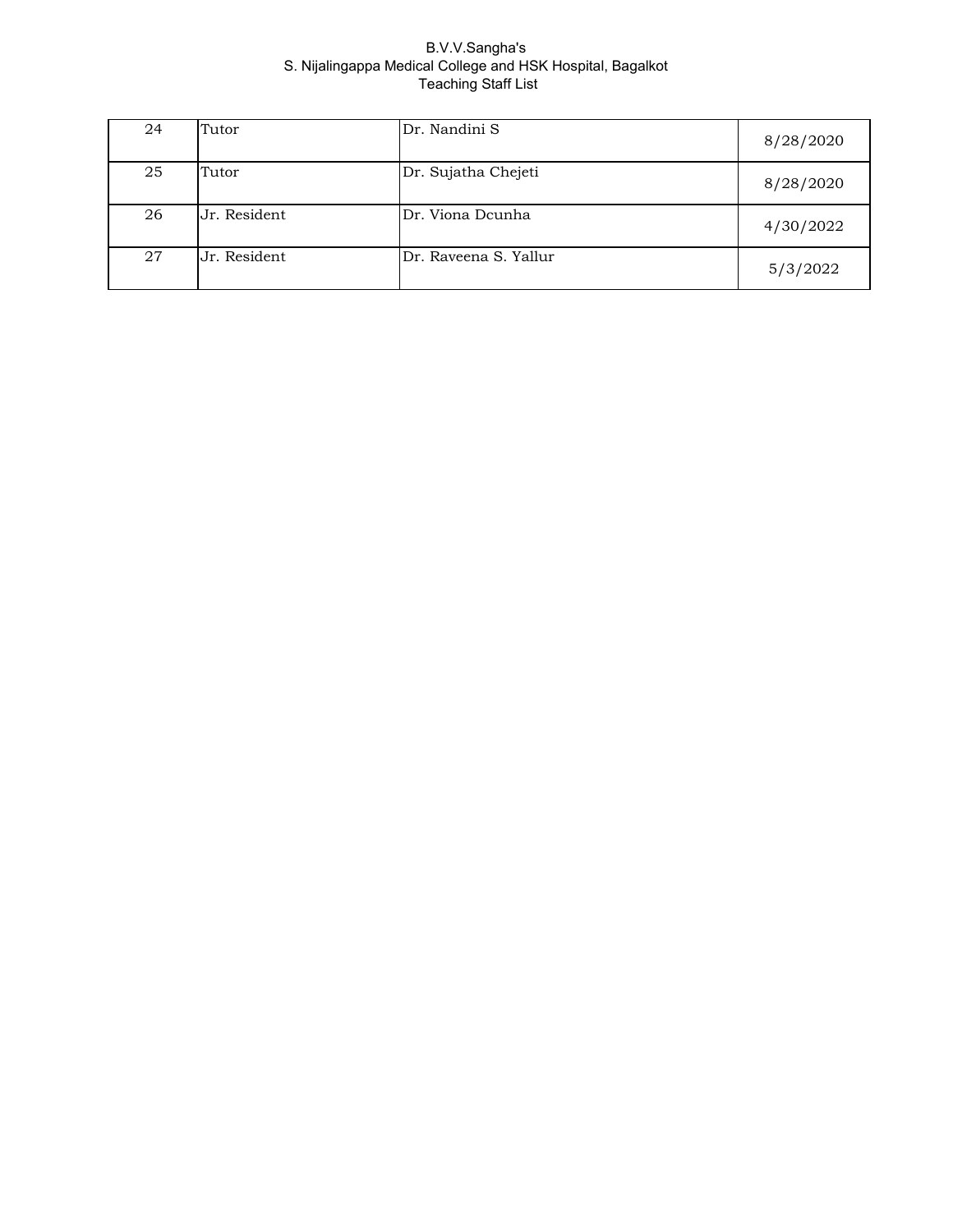|                | <b>Department of Microbiology</b> |                               |            |  |
|----------------|-----------------------------------|-------------------------------|------------|--|
| Sl.No.         | Designation                       | Name of the Staff             | <b>DOJ</b> |  |
| $\mathbf{1}$   | Professor & HOD                   | Dr. S. S. Solabannavar        | 12/12/2002 |  |
| $\overline{2}$ | Professor                         | Dr. Suresh Sonth              | 6/19/2007  |  |
| 3              | Professor                         | Dr. Anand Janagond            | 6/2/2016   |  |
| $\overline{4}$ | Professor                         | Dr. Shilpa Gokale             | 6/1/2009   |  |
| 5              | Asso. Prof                        | Dr. Arati Bhurle              | 1/1/2013   |  |
| 6              | Asso. Prof                        | Dr. Devnikar Anushka Vaijnath | 7/7/2016   |  |
| $\overline{7}$ | Asst. Prof                        | Dr. Jagadeesh V. Sataraddi    | 3/3/2022   |  |
| 8              | Tutor                             | Dr. G. V. Huilgol             | 7/1/2015   |  |
| 9              | Tutor                             | Dr. V. M. Tippa               | 10/1/2016  |  |
| 10             | Tutor                             | Dr. Rajeshwari B. Modi        | 1/4/2022   |  |
| 11             | Tutor                             | Dr. Sandhya Kanabur           | 1/10/2022  |  |
| 12             | Tutor                             | Dr. Bhagirathi Naik           | 2/5/2022   |  |
| 13             | Tutor                             | Dr. Smitha Kalburgi           | 1/1/2022   |  |
| 14             | Tutor                             | Dr. Lata Hulakund             | 2/1/2022   |  |
| 15             | Tutor                             | Dr. Shivanand Badadesai       | 1/10/2022  |  |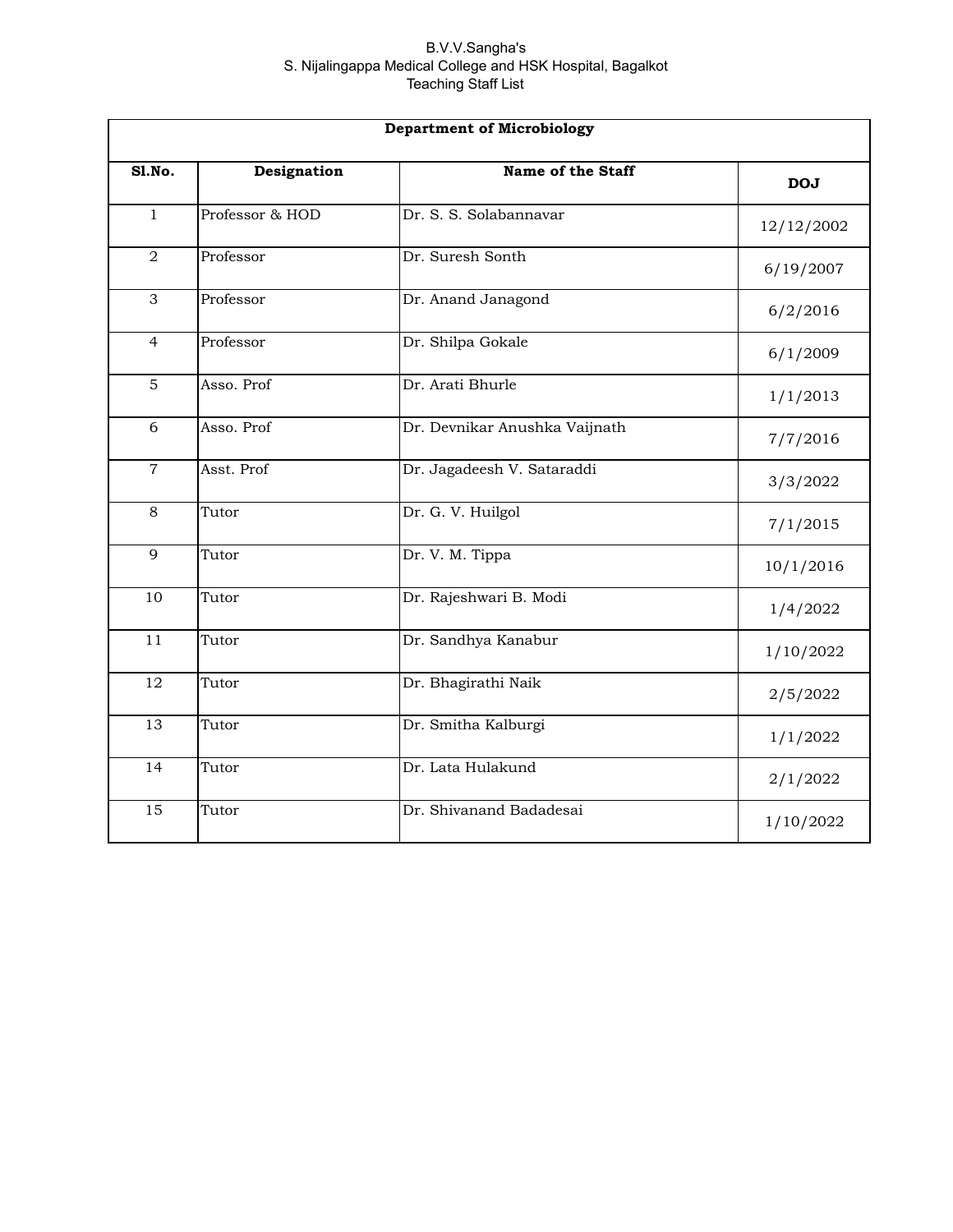| <b>Department of Forensic Medicine</b> |                 |                           |            |
|----------------------------------------|-----------------|---------------------------|------------|
| <b>S1.No.</b>                          | Designation     | Name of the Staff         | <b>DOJ</b> |
| $\mathbf{1}$                           | Professor & HOD | Dr. B. G. Shalawadi       | 8/7/2015   |
| $\overline{2}$                         | Professor       | Dr. D. B. Kulkarni        | 9/8/2016   |
| 3                                      | Professor       | Dr. Vijayamahantesh S.N.  | 6/13/2007  |
| $\overline{4}$                         | Professor       | Dr. Santosh Sheelavant    | 6/21/2010  |
| 5                                      | Asso. Prof      | Dr. Shivanand Kadagoudar  | 6/7/2013   |
| 6                                      | Tutor           | Dr. M. V. Hadimani        | 8/1/2015   |
| $\overline{7}$                         | Tutor           | Dr. Kiran Biradar         | 2/1/2022   |
| 8                                      | Tutor           | Dr. Adarsh Banappanavar   | 2/4/2022   |
| 9                                      | Tutor           | Dr. Sushilendra Kakhandki | 2/1/2022   |
| 10                                     | Tutor           | Dr. Kishan Mugalkod       | 9/1/2021   |
| 11                                     | Tutor           | Dr. Darshan Bane          | 12/2/2021  |
| 12                                     | Tutor           | Dr. Shrikant Telsang      | 2/1/2022   |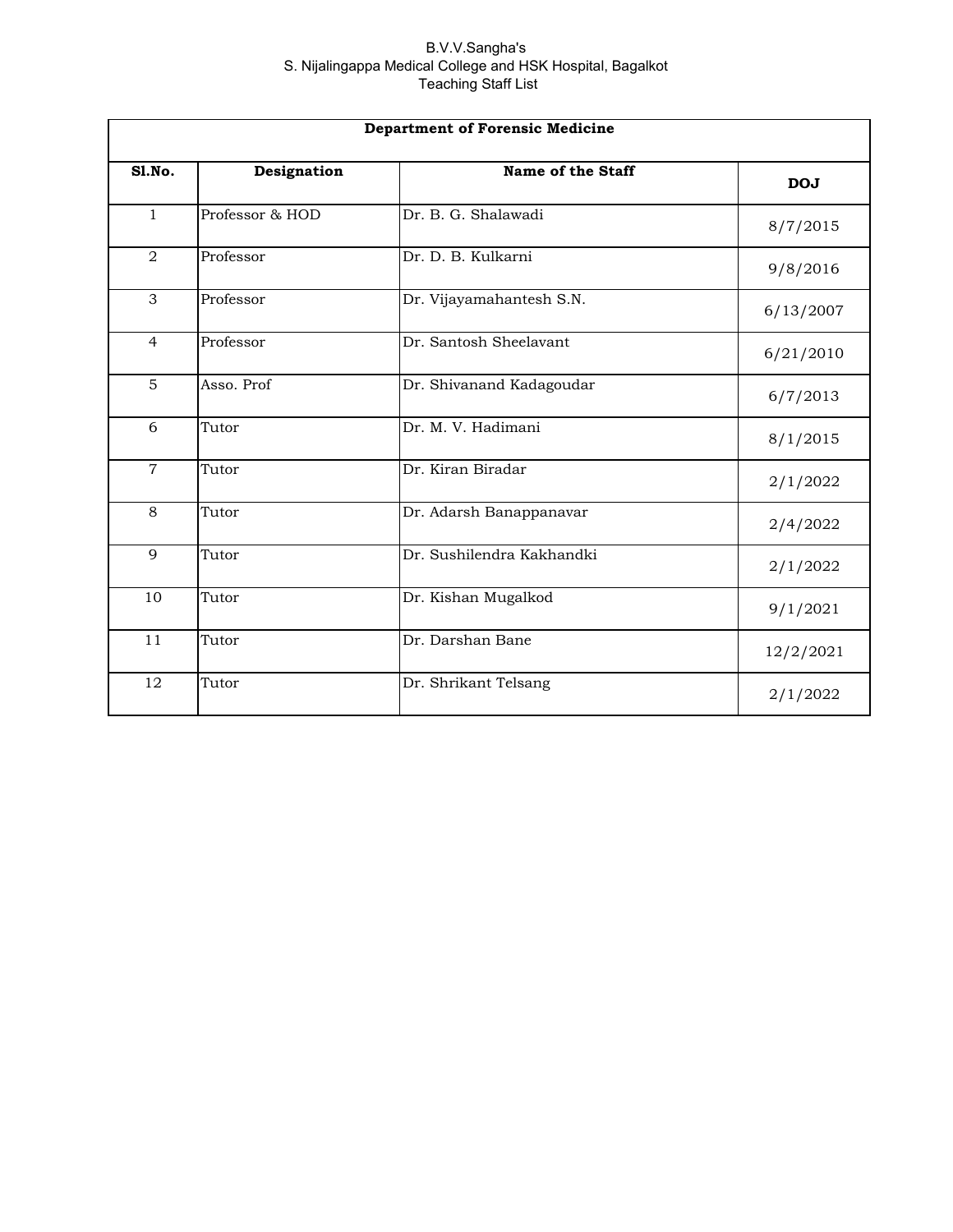|                | <b>Department of Community Medicine</b> |                           |            |  |
|----------------|-----------------------------------------|---------------------------|------------|--|
| Sl.No.         | Designation                             | Name of the Staff         | <b>DOJ</b> |  |
| $\mathbf{1}$   | Professor & HOD                         | Dr. Ashok Dorle           | 10/1/2002  |  |
| $\overline{a}$ | Professor                               | Dr. B. S. Mannapur        | 6/22/2005  |  |
| 3              | Professor                               | Dr. Gowri Shankar         | 6/8/2010   |  |
| $\overline{4}$ | Professor                               | Dr. Umesh Ramadurg        | 6/24/2009  |  |
| 5              | Professor                               | Dr. Manjula R.            | 9/18/2010  |  |
| 6              | Asso. Prof                              | Dr. Desai Sachin          | 5/15/2014  |  |
| $\overline{7}$ | Asso. Prof                              | Dr. Roshan Mudaraddi      | 11/2/2017  |  |
| 8              | Epidemiologist cum Asst.<br>Prof        | Dr. Jayaraj Mhetri        | 12/4/2017  |  |
| 9              | Asst. Prof                              | Dr. Thippeswamy           | 6/2/2019   |  |
| 10             | Asst. Prof./ Statistician               | Smt. Kalpana R. Kulkarni  | 10/1/2002  |  |
| 11             | Tutor                                   | Dr. Basavaraj Bantanur    | 1/15/2022  |  |
| 12             | Tutor                                   | Dr. Gagandeep Patil       | 2/15/2021  |  |
| 13             | Tutor                                   | Dr. Gururaj Malagi        | 2/1/2022   |  |
| 14             | Tutor                                   | Dr. Abhinandan Dorle      | 2/1/2022   |  |
| 15             | Tutor                                   | Dr. Gurunath Walikar      | 2/1/2021   |  |
| 16             | Tutor                                   | Dr. Pratheeka A. K.       | 2/1/2022   |  |
| 17             | Tutor                                   | Dr. Ramappa Adappa        | 2/4/2022   |  |
| 18             | Jr. Resident                            | Dr. Sandya Reddy          | 4/4/2022   |  |
| 19             | Asst. Prof/<br>Medical Officer (UHTC)   | Dr. Santhoshkumar R. Naik | 9/20/2021  |  |
| 20             | LMO (UHTC)                              | Dr. Geeta P. Gangavati    | 4/16/2019  |  |
| 21             | Asso. Prof/Medical Officer<br>(RHTC)    | Dr. Shrinivas Patil       | 2/15/2018  |  |
| ${\bf 22}$     | LMO (RHTC)                              | Dr. Geeta Kulkarni        | 2/1/2022   |  |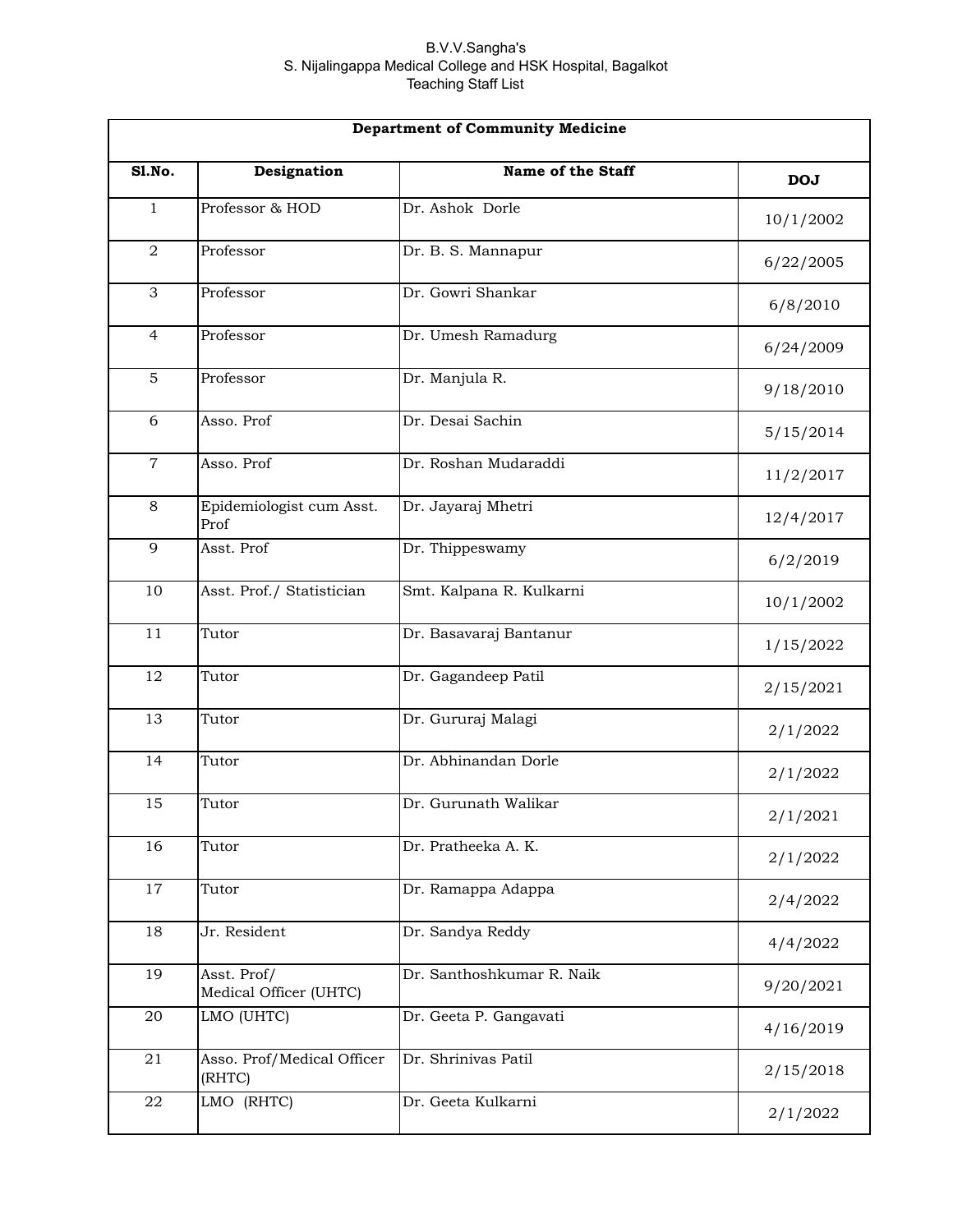|                  | <b>Department of General Medicine</b> |                               |            |  |
|------------------|---------------------------------------|-------------------------------|------------|--|
| Sl.No.           | Designation                           | Name of the Staff             | <b>DOJ</b> |  |
| $\mathbf{1}$     | Professor & HOD                       | Dr. S. A. Kora                | 1/8/2004   |  |
| $\boldsymbol{2}$ | Professor                             | Dr. Naveena S. Brid           | 12/4/2014  |  |
| 3                | Professor                             | Dr. Pramiladevi R.            | 6/9/2003   |  |
| 4                | Professor                             | Dr. H. F. Yogappanavar        | 4/1/2015   |  |
| $\overline{5}$   | Professor                             | Dr. S. M. Goornavar           | 6/10/2005  |  |
| 6                | Professor                             | Dr. Gopal Bajaj               | 8/17/2010  |  |
| $\mathbf 7$      | Asso. Prof.                           | Dr. Sangamesh Malaji          | 6/27/2005  |  |
| 8                | Asso. Prof                            | Dr. Umakant Boke              | 3/1/2008   |  |
| 9                | Asso. Prof                            | Dr. Shashidhar Khanapure      | 10/1/2014  |  |
| 10               | Asso. Prof                            | Dr. Raghavendra Mural         | 10/13/2012 |  |
| 11               | Asso. Prof                            | Dr. Aditya Lajami             | 6/21/2012  |  |
| 12               | Asso. Prof                            | Dr. Veena Munavalli           | 8/1/2017   |  |
| 13               | Asso. Prof                            | Dr. Appu Patil                | 8/10/2016  |  |
| 14               | Asso. Prof                            | Dr. Sunil Baragi              | 4/10/2015  |  |
| 15               | Asso. Prof                            | Dr. Kadappa Jaligidad         | 8/22/2016  |  |
| 16               | Asst. Prof                            | Dr. Prabhayya Prabhuswamimath | 1/1/2014   |  |
| 17               | Asst. Prof                            | Dr. Shivakumar Masaraddi      | 9/14/2015  |  |
| 18               | Asst. Prof                            | Dr. Mahesh Savadi             | 7/23/2014  |  |
| 19               | Asst. Prof                            | Dr. Sagar Desai               | 10/15/2018 |  |
| 20               | Asst. Prof                            | Dr. Krutika Morappanavar      | 6/22/2018  |  |
| 21               | Asst. Prof                            | Dr. Chirag G.                 | 11/6/2019  |  |
| ${\bf 22}$       | Asst. Prof                            | Dr. Samrat Yogappanavar       | 4/8/2019   |  |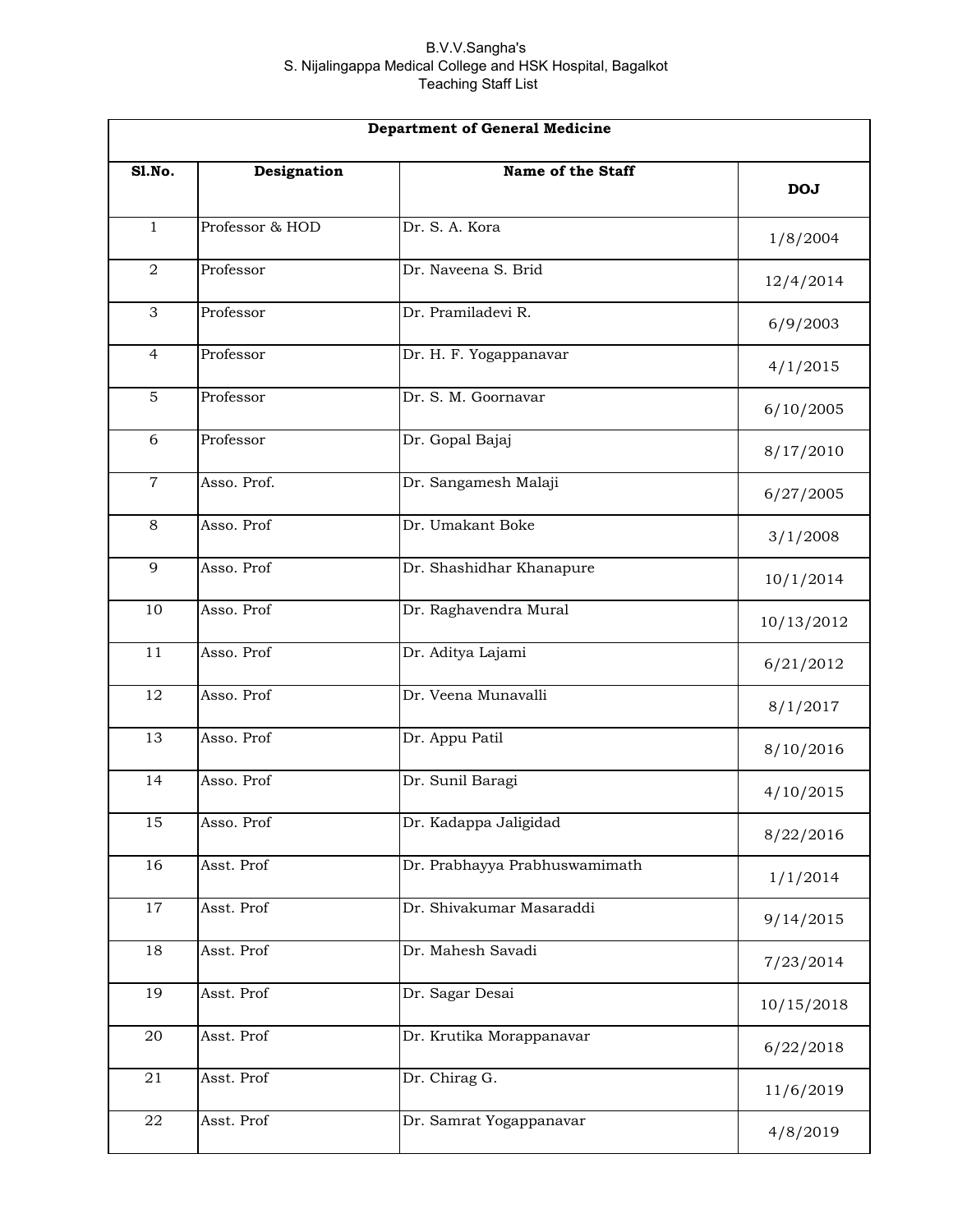| 23 | Asst. Prof   | Dr. Prasad G. Ugaragol     | 12/24/2018 |
|----|--------------|----------------------------|------------|
| 24 | Asst. Prof   | Dr. Sameer Kumar           | 11/3/2018  |
| 25 | Asst. Prof   | Dr. Deepak Kadeli          | 6/15/2020  |
| 26 | Asst. Prof   | Dr. Kruthika S. Patil      | 10/1/2019  |
| 27 | Asst. Prof   | Dr. Pavanakumar Kamagond   | 1/1/2021   |
| 28 | Asst. Prof   | Dr. Santosh Desai          | 1/1/2018   |
| 29 | Sr. Resident | Dr. Anand Patted           | 5/2/2017   |
| 30 | Sr. Resident | Dr. Basavaraj Gulla        | 11/2/2012  |
| 31 | Sr. Resident | Dr. Basavaraj Meti         | 9/22/2020  |
| 32 | Sr. Resident | Dr. Kiran Hunashikatti     | 1/15/2021  |
| 33 | Sr. Resident | Dr. Veeranna Lokapur       | 1/15/2021  |
| 34 | Sr. Resident | Dr. Sagar Patil            | 1/16/2021  |
| 35 | Sr. Resident | Dr. Ravi Sangapur          | 1/18/2021  |
| 36 | Sr. Resident | Dr. Vijay A. Tammanagoudar | 4/5/2021   |
| 37 | Sr. Resident | Dr. Chandrakant Patil      | 7/1/2021   |
| 38 | Sr. Resident | Dr. Vijayashekar Biradar   | 9/16/2021  |
| 39 | Sr. Resident | Dr. Avadusidda Arakeri     | 2/1/2022   |
| 40 | Jr. Resident | Dr. Sharad B Biradar       | 8/27/2020  |
| 41 | Jr. Resident | Dr. Siddramappa S Patil    | 8/27/2020  |
| 42 | Jr. Resident | Dr. Arya Satheesh          | 8/27/2020  |
| 43 | Jr. Resident | Dr. Vinayakar M Baddi      | 8/27/2020  |
| 44 | Jr. Resident | Dr. Nagesh Babu C          | 8/27/2020  |
| 45 | Jr. Resident | Dr. Meghashree V Bijoor    | 8/28/2020  |
| 46 | Jr. Resident | Dr. Mahadev Pokale         | 8/29/2020  |
| 47 | Jr. Resident | Dr. Sridhar G              | 8/31/2020  |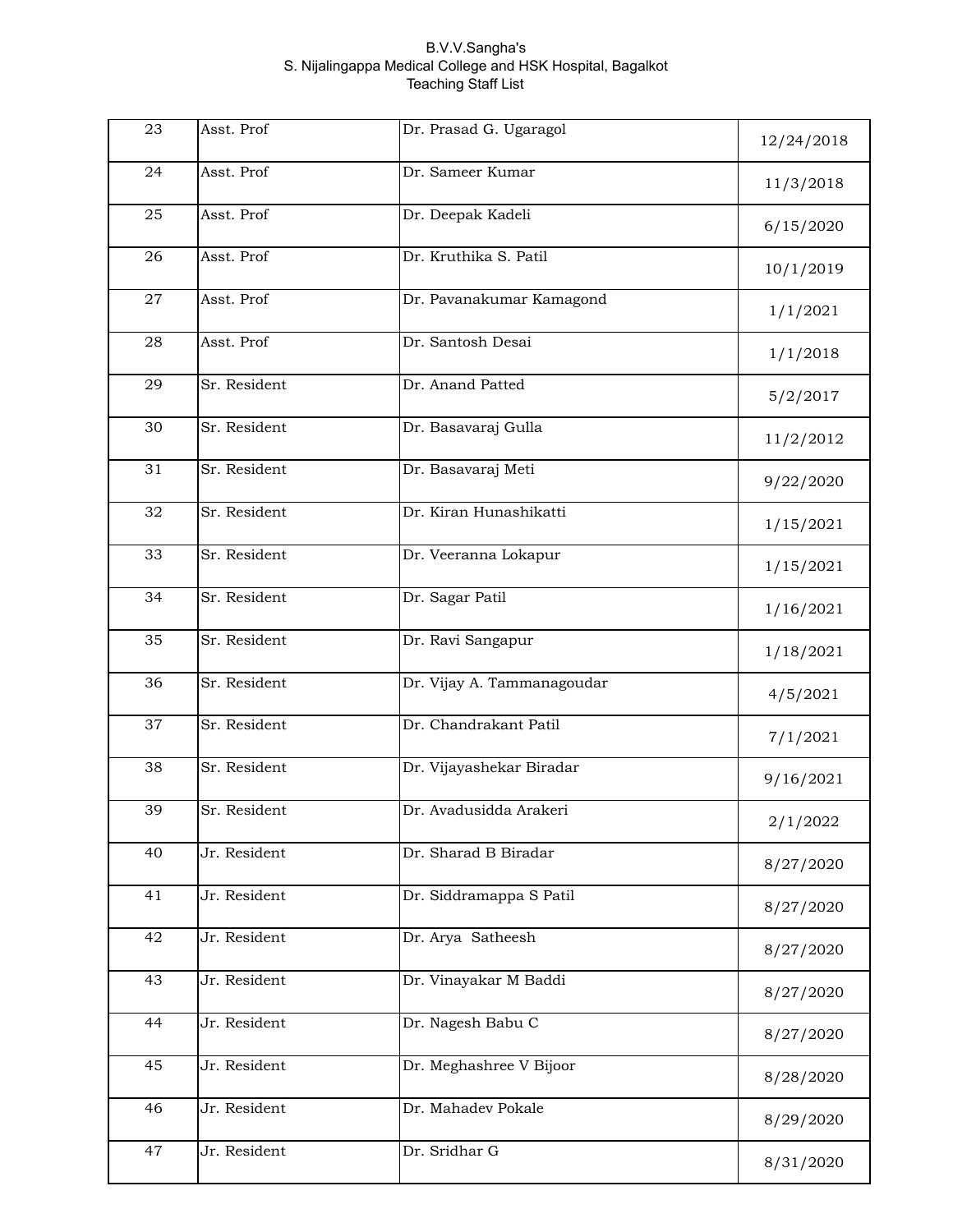| 48 | Jr. Resident | Dr. Neelesh Patil         | 8/31/2020 |
|----|--------------|---------------------------|-----------|
| 49 | Jr. Resident | Dr. Nagunoori Raghava     | 8/31/2020 |
| 50 | Jr. Resident | Dr. Chethan K B           | 4/4/2022  |
| 51 | Jr. Resident | Dr. Pavan Munnoli         | 4/4/2022  |
| 52 | Jr. Resident | Dr. Chaitra P             | 4/4/2022  |
| 53 | Jr. Resident | Dr. Surabhi G S           | 4/4/2022  |
| 54 | Jr. Resident | Dr. Sohan C.Kotigera      | 4/4/2022  |
| 55 | Jr. Resident | Dr. A G Srinidhi          | 4/30/2022 |
| 56 | Jr. Resident | Dr. S J Sanketh           | 4/30/2022 |
| 57 | Jr. Resident | Dr. Prabhudev V. Sangolli | 4/30/2022 |
| 58 | Jr. Resident | Dr. Rahul Garg            | 4/30/2022 |
| 59 | Jr. Resident | Dr. Ritesh V. Kuna        | 5/2/2022  |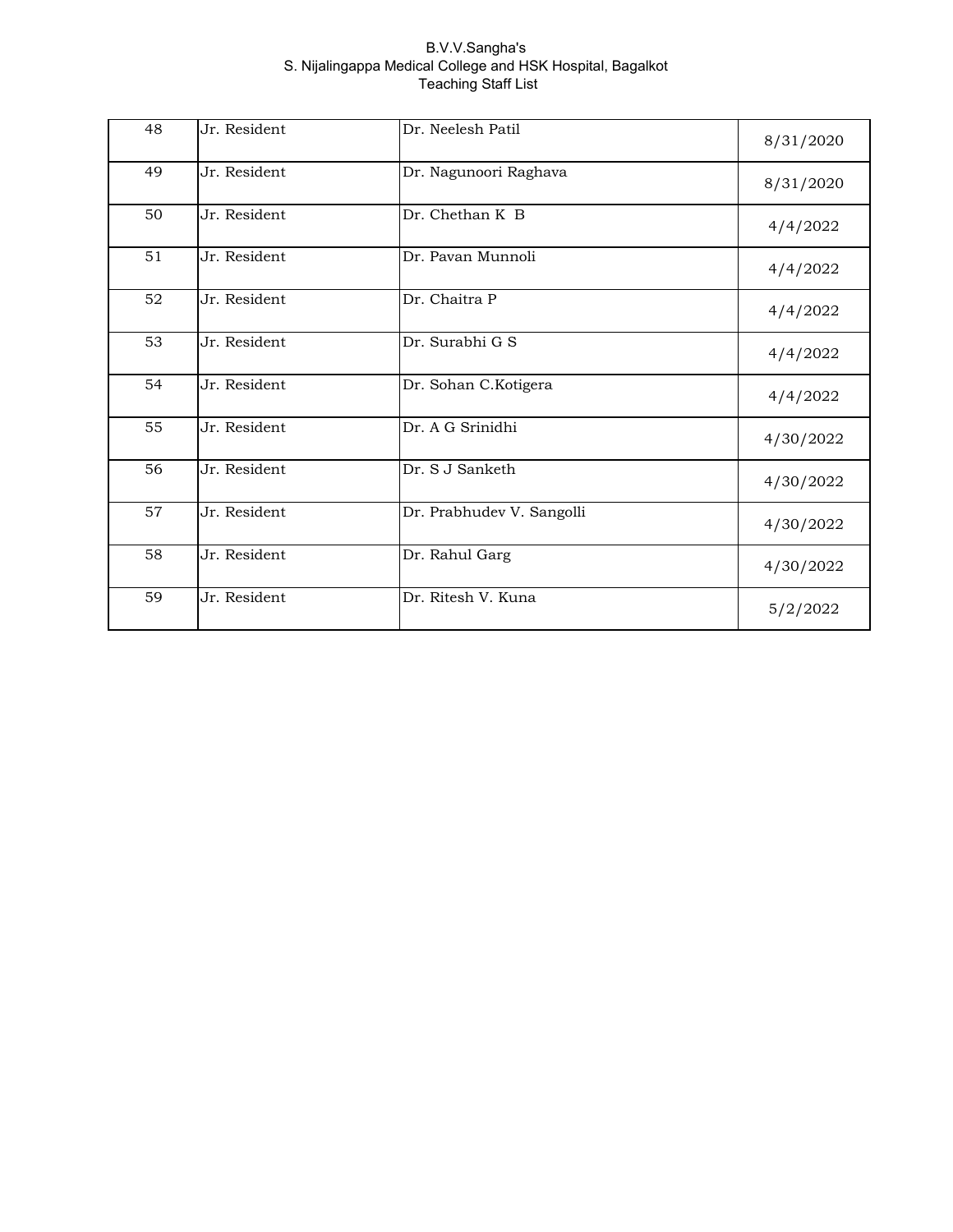| Department of Dermatology, Venereology & Leprosy |                 |                          |            |
|--------------------------------------------------|-----------------|--------------------------|------------|
| Sl.No.                                           | Designation     | Name of the Staff        | <b>DOJ</b> |
| $\mathbf{1}$                                     | Professor & HOD | Dr. B. S. Ankad          | 6/25/2005  |
| $\overline{2}$                                   | Professor       | Dr. Sudhakar Rao         | 12/8/2008  |
| 3                                                | Asso. Prof      | Dr. Mahajabeen Madarkar  | 7/27/2015  |
| $\overline{4}$                                   | Asst. Prof      | Dr. Anirudh Mallapur     | 12/11/2018 |
| 5                                                | Sr. Resident    | Dr. Shruti Kudari        | 7/1/2021   |
| 6                                                | Sr. Resident    | Dr. Savitha L. Beergoud  | 11/20/2012 |
| $\overline{7}$                                   | Sr. Resident    | Dr. V. V. Sampagavi      | 6/1/2015   |
| 8                                                | Jr. Resident    | Dr. Anusha H L           | 8/27/2020  |
| 9                                                | Jr. Resident    | Dr. Sushila Nagur        | 8/27/2020  |
| 10                                               | Jr. Resident    | Dr. Tanuja R             | 8/31/2020  |
| 11                                               | Jr. Resident    | Dr. Sahana S Hurkadli    | 4/4/2022   |
| 12                                               | Jr. Resident    | Dr. Chigurupati Eshritha | 4/28/2022  |
| 13                                               | Jr. Resident    | Dr. Sourab D.            | 4/30/2022  |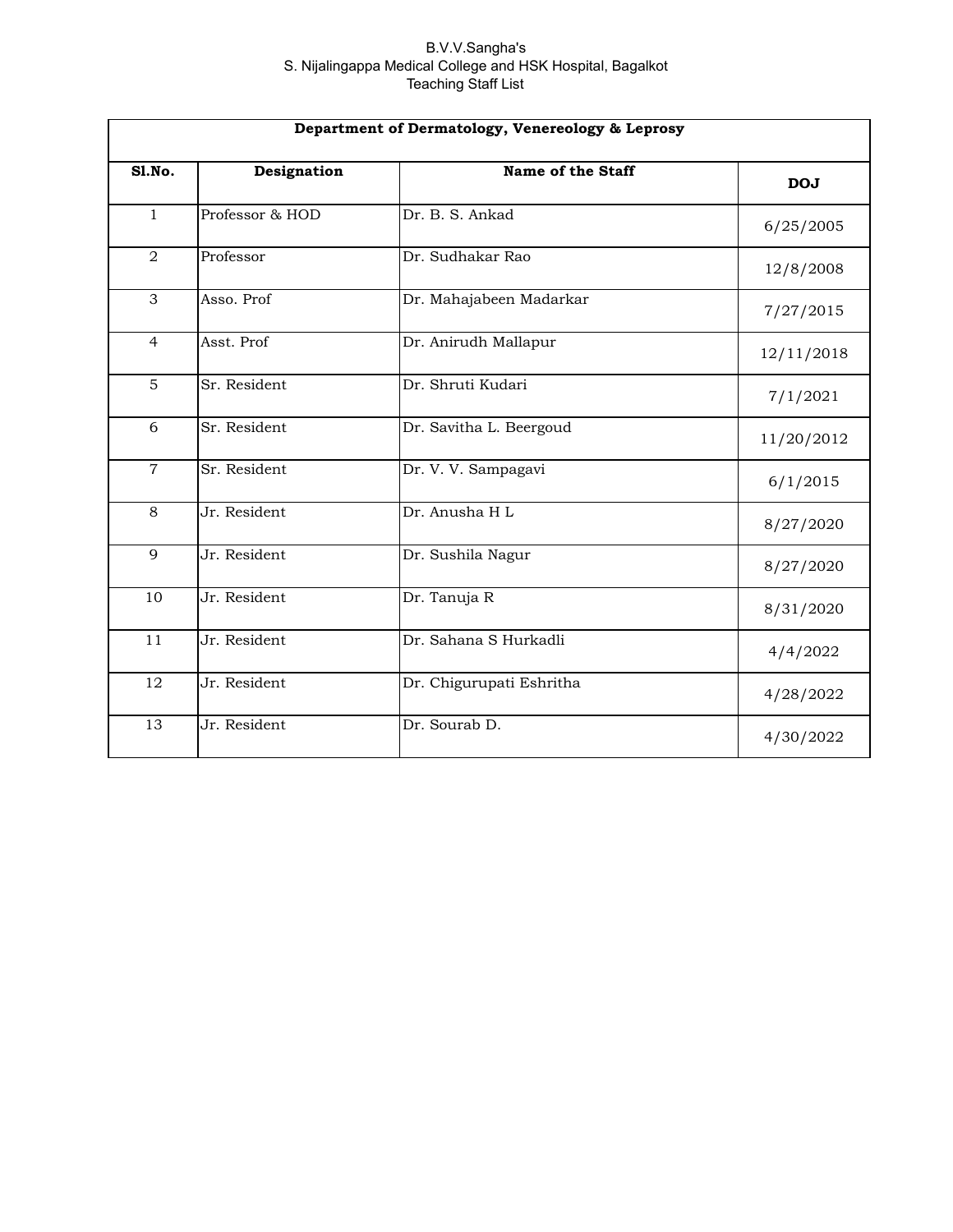| <b>Department of Respiratory Medicine</b> |                     |                            |            |
|-------------------------------------------|---------------------|----------------------------|------------|
| Sl.No.                                    | Designation         | Name of the Staff          | <b>DOJ</b> |
| $\mathbf{1}$                              | Asso. Prof/Incharge | Dr. Veerabhadrappa Kuppast | 6/1/2011   |
| 2                                         | Asst. Prof          | Dr. Rajuvan Jamadar        | 11/2/2015  |
| 3                                         | Asst. Prof          | Dr. Govind Desai           | 10/21/2021 |
| $\overline{4}$                            | Sr. Resident        | Dr. Baseerahmmad Walikar   | 9/24/2021  |
| 5                                         | Jr. Resident        | Dr. Suresh Bangi           | 3/2/2021   |
| 6                                         | Jr. Resident        | Dr. Rashmi Patil           | 3/1/2022   |
| $\overline{7}$                            | Jr. Resident        | Dr. Nidhi Patil            | 3/8/2022   |
| 8                                         | Jr. Resident        | Dr. Tabassum Maniyar       | 3/15/2022  |
| 9                                         | Jr. Resident        | Dr. Shrikrishna S. Chinni  | 3/25/2022  |
| 10                                        | Jr. Resident        | Dr. Suraj Godi             | 4/1/2022   |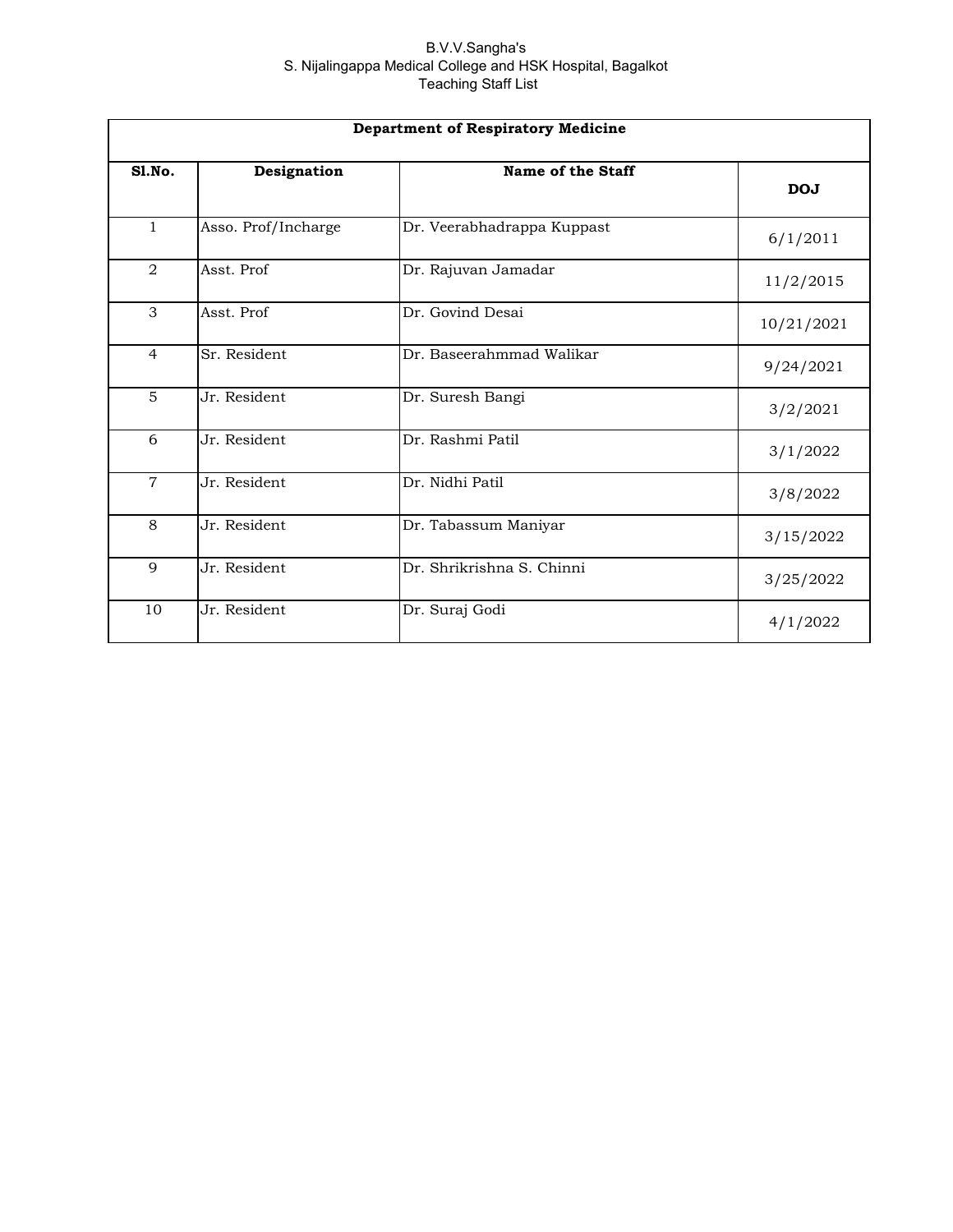| <b>Department of Psychiatry</b> |                 |                       |            |
|---------------------------------|-----------------|-----------------------|------------|
| SI.No.                          | Designation     | Name of the Staff     | <b>DOJ</b> |
| $\mathbf{1}$                    | Professor & HOD | Dr. Narayan Mutalik   | 5/4/2012   |
| 2                               | Asso. Prof      | Dr. Harish Kulkarni   | 5/2/2019   |
| 3                               | Asst. Prof      | Dr. Bhaskar Mara      | 6/1/2013   |
| $\overline{4}$                  | Asst. Prof      | Dr. Vinod A           | 7/6/2015   |
| 5                               | Asst. Prof      | Dr. Sushma Inamdar    | 7/8/2015   |
| 6                               | Sr. Resident    | Dr. Shreyas Patil     | 8/5/2021   |
| $\overline{7}$                  | Sr. Resident    | Dr. Soumya Patil      | 10/1/2021  |
| 8                               | Jr. Resident    | Dr. Utham G           | 8/26/2020  |
| 9                               | Jr. Resident    | Dr. Ambika S Kabade   | 8/27/2020  |
| 10                              | Jr. Resident    | Dr. Vishakh S Biradar | 8/31/2020  |
| 11                              | Jr. Resident    | Dr. Shashank S Shetty | 4/4/2022   |
| 12                              | Jr. Resident    | Dr. Manasa N          | 4/4/2022   |
| 13                              | Jr. Resident    | Dr. Anusha Karnam     | 4/4/2022   |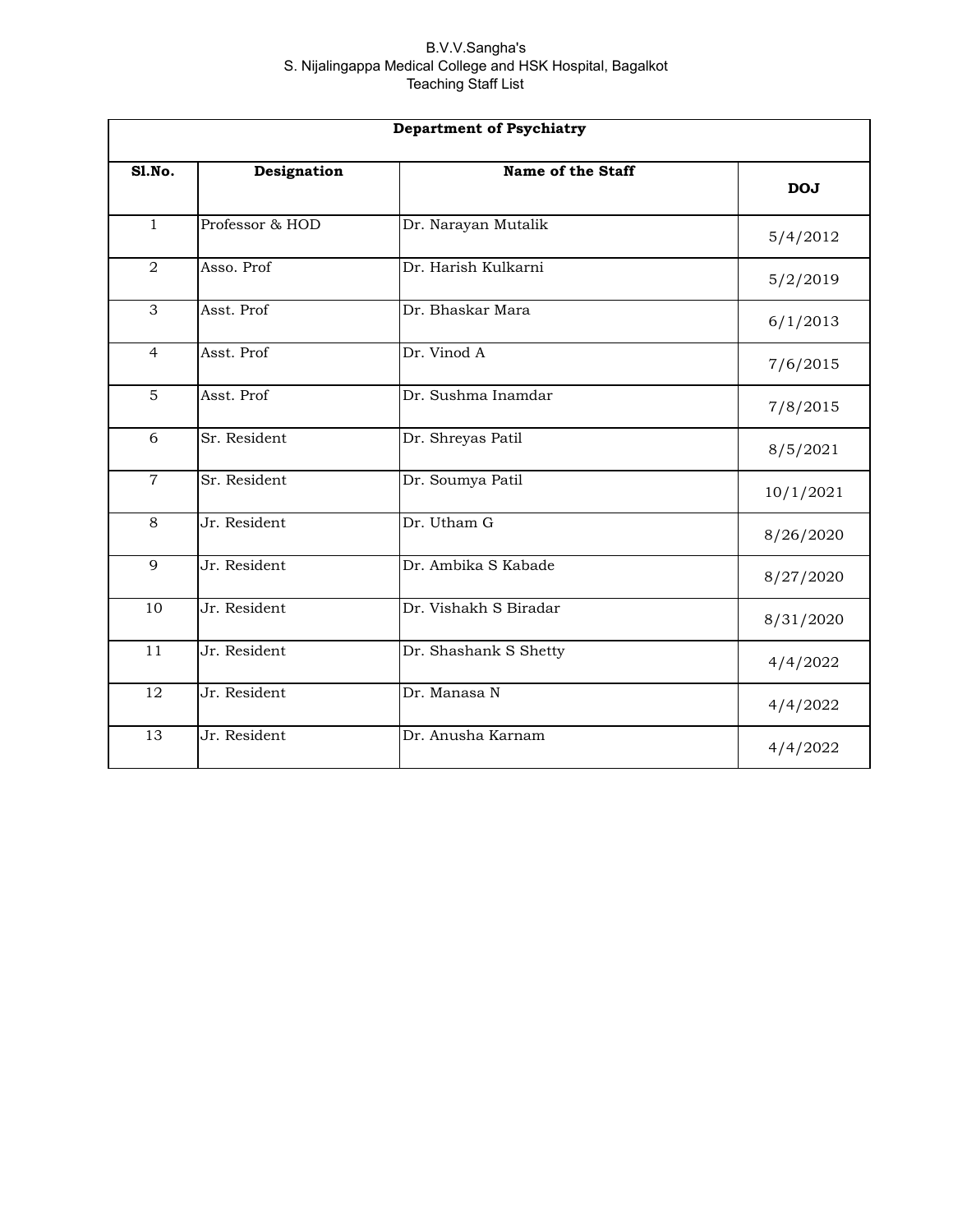| <b>Department of Paediatrics</b> |                                     |                          |            |
|----------------------------------|-------------------------------------|--------------------------|------------|
| Sl.No.                           | Designation                         | Name of the Staff        | <b>DOJ</b> |
| $\mathbf{1}$                     | Professor & HOD                     | Dr. Ashok Badakali       | 10/1/2002  |
| $\overline{a}$                   | Professor/Medical<br>Superintendent | Dr. B. C. Yelamali       | 10/1/2002  |
| 3                                | Professor                           | Dr. Ramesh R Pol         | 12/19/2006 |
| $\overline{4}$                   | Professor                           | Dr. Raghavendra Vanaki   | 1/20/2010  |
| 5                                | Asso. Prof                          | Dr. Sanjay Naik          | 10/1/2002  |
| 6                                | Asso. Prof                          | Dr. Maruti Talawar       | 11/2/2012  |
| $\overline{7}$                   | Asso. Prof                          | Dr. Vinay Kumar          | 3/25/2015  |
| 8                                | Asso. Prof                          | Dr. Gangadhar Mirji      | 8/8/2016   |
| 9                                | Asso. Prof                          | Dr. Keludeppa Talawar    | 3/1/2021   |
| 10                               | Asst. Prof.                         | Dr. Varsha C. R.         | 5/10/2017  |
| 11                               | Asst. Prof.                         | Dr. Arun Katti           | 10/12/2018 |
| 12                               | Asst. Prof.                         | Dr. Prashantha S. Teggi  | 7/2/2020   |
| 13                               | Asst. Prof.                         | Dr. Manoj Kadlimatti     | 8/18/2020  |
| 14                               | Asst. Prof.                         | Dr. Pallavi Charantimath | 11/19/2020 |
| 15                               | Asst. Prof.                         | Dr. Ramesh Neelannavar   | 3/23/2022  |
| 16                               | Asst. Prof.                         | Dr. Anita Daddi          | 3/1/2021   |
| 17                               | Sr. Resident                        | Dr. Y. M. Pujar          | 10/20/2014 |
| 18                               | Sr. Resident                        | Dr. H. B. Hosur          | 10/20/2012 |
| 19                               | Sr. Resident                        | Dr. Achappa Gowthami     | 8/6/2018   |
| 20                               | Sr. Resident                        | Dr. Milind R. Kulkarni   | 12/23/2019 |
| 21                               | Sr. Resident                        | Dr. Pragathi H A         | 1/3/2022   |
| 22                               | Sr. Resident                        | Dr. Kavya K G            | 1/15/2022  |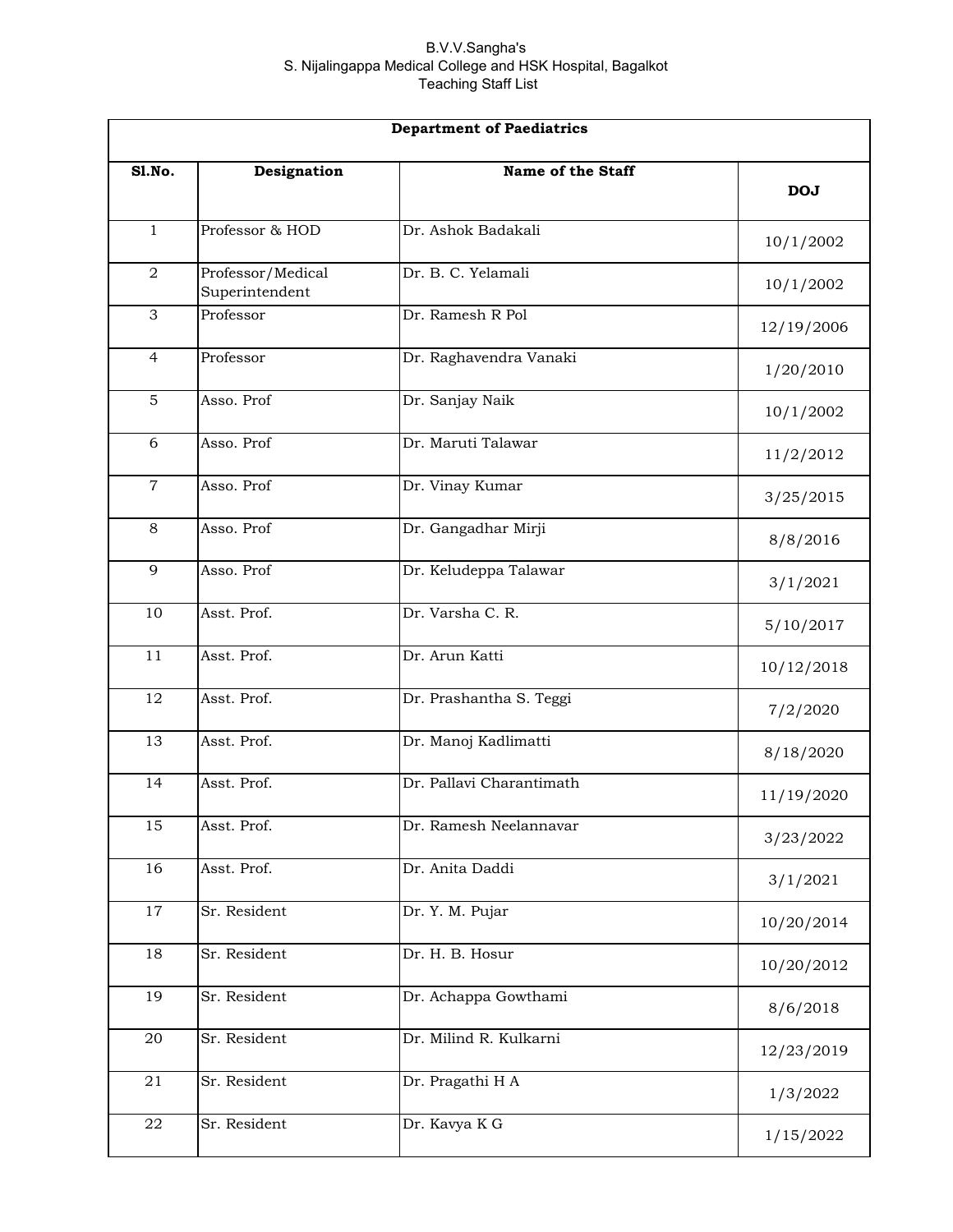| 23 | Jr. Resident | Dr. Sandeep K S           |           |
|----|--------------|---------------------------|-----------|
|    |              |                           | 8/26/2020 |
| 24 | Jr. Resident | Dr. Vijay Benakatti       | 8/27/2020 |
| 25 | Jr. Resident | Dr. Ravi Badnur           | 8/31/2020 |
| 26 | Jr. Resident | Dr. Soujanya Gobbur       | 8/31/2020 |
| 27 | Jr. Resident | Dr. Gajanan Magadum T     | 8/31/2020 |
| 28 | Jr. Resident | Dr. Naveen Kumar P        | 8/31/2020 |
| 29 | Jr. Resident | Dr. Sudheer Kumar G       | 8/31/2020 |
| 30 | Jr. Resident | Dr. Praveengouda Biradar  | 4/4/2022  |
| 31 | Jr. Resident | Dr. Deepa KP              | 4/4/2022  |
| 32 | Jr. Resident | Dr. Arun S. Patil         | 4/4/2022  |
| 33 | Jr. Resident | Dr. Aishwarya R. Sansuddi | 4/30/2022 |
| 34 | Jr. Resident | Dr. Suprit A. S.          | 4/30/2022 |
| 35 | Jr. Resident | Dr. Shashank Devani       | 5/2/2022  |
| 36 | Jr. Resident | Dr. Devu S.               | 5/3/2022  |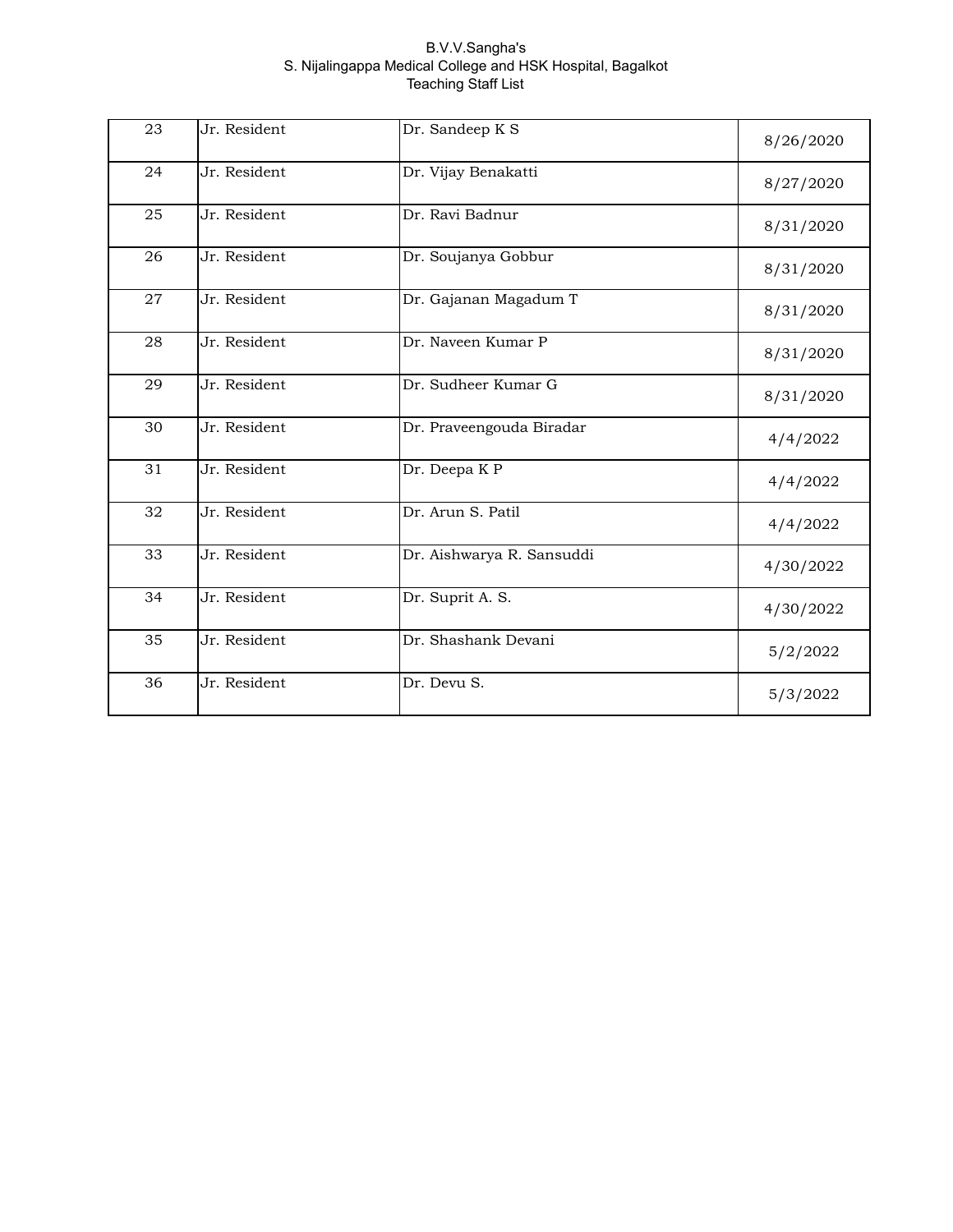| <b>Department of General Surgery</b> |                 |                         |            |
|--------------------------------------|-----------------|-------------------------|------------|
| <b>S1.No.</b>                        | Designation     | Name of the Staff       | <b>DOJ</b> |
| $\mathbf{1}$                         | Professor & HOD | Dr. Eshwar Kalburgi     | 11/21/2003 |
| $\overline{a}$                       | Professor/Dean  | Dr. Ashok Mallapur      | 10/1/2002  |
| $\mathfrak{Z}$                       | Professor       | Dr. S. B. Kuntoji       | 10/1/2002  |
| $\overline{4}$                       | Professor       | Dr. Vishwanath G.       | 10/1/2002  |
| 5                                    | Professor       | Dr. B. V. Goudar        | 10/26/2004 |
| 6                                    | Professor       | Dr. Pramod Mirji        | 6/26/2006  |
| $\overline{7}$                       | Professor       | Dr. Yamnur Lamani       | 1/16/2006  |
| 8                                    | Professor       | Dr. Shaileshkumar Emmi  | 3/23/2011  |
| 9                                    | Professor       | Dr. Bhavuray Teli       | 8/14/2018  |
| 10                                   | Professor       | Dr. B. A Kolhar         | 10/6/2009  |
| 11                                   | Asso. Prof      | Dr. Ramesh Hatti        | 2/2/2009   |
| 12                                   | Asso. Prof      | Dr. Vikas Daddenavar    | 11/2/2012  |
| 13                                   | Asso. Prof      | Dr. Basavaraj Ankalkoti | 9/28/2018  |
| 14                                   | Asst. Prof      | Dr. Chetan Baragi       | 4/1/2013   |
| 15                                   | Asst. Prof      | Dr. Srikant Saka        | 4/21/2014  |
| 16                                   | Asst. Prof      | Dr. A. B. Choudhari     | 4/5/2013   |
| 17                                   | Asst. Prof      | Dr. Mahantesh K. Math   | 12/1/2017  |
| 18                                   | Asst. Prof      | Dr. Vinod B. Biradar    | 7/19/2018  |
| 19                                   | Asst. Prof      | Dr. Shobha C.           | 5/13/2019  |
| 20                                   | Asst. Prof      | Dr. Deepak A.N.         | 6/1/2019   |
| 21                                   | Asst. Prof      | Dr. Sandeep Chinnapur   | 8/5/2019   |
| 22                                   | Asst. Prof      | Dr. Sunil Bhairagond    | 10/1/2019  |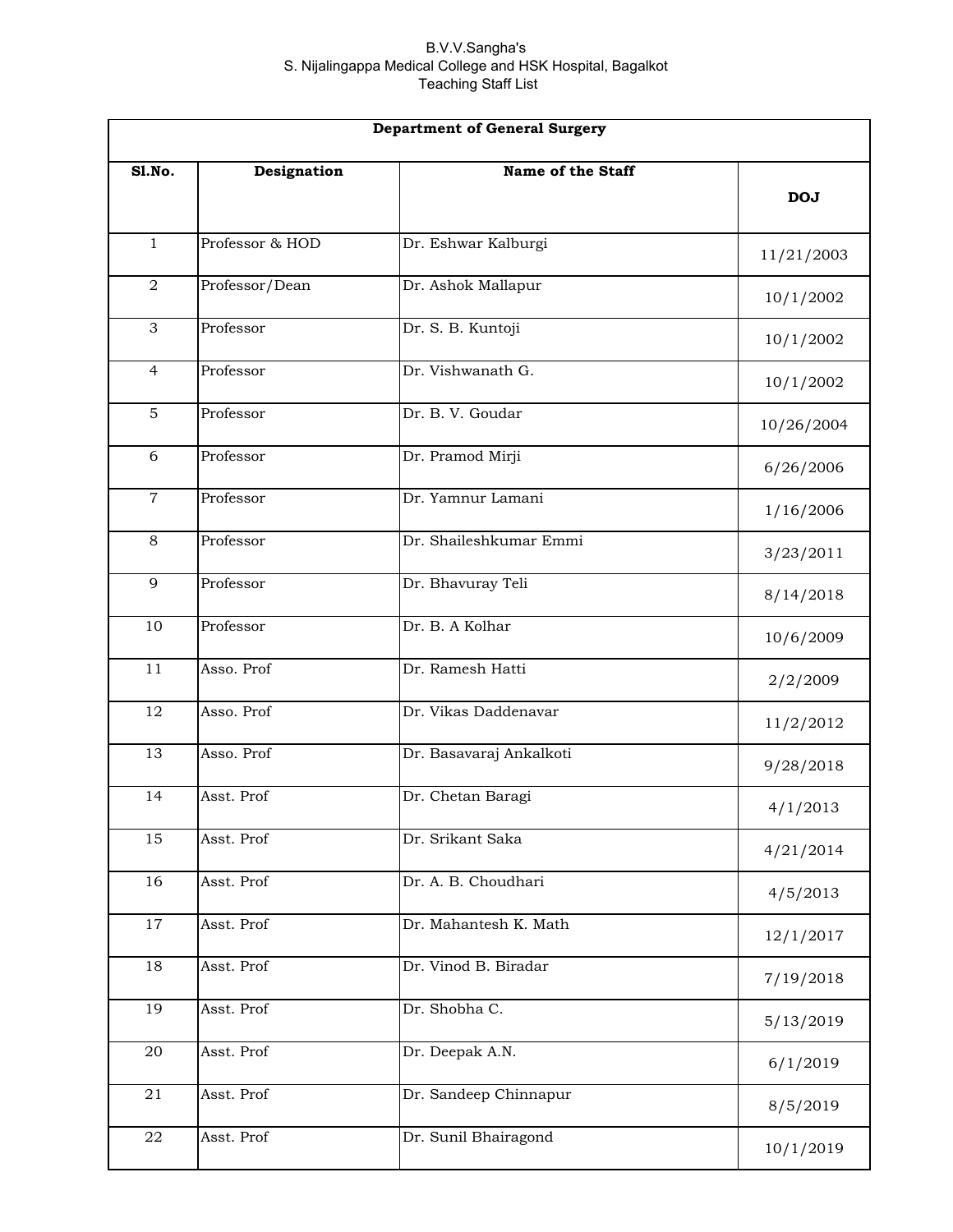| 23 | Asst. Prof   | Dr. Vikram Nagathan         | 1/2/2019   |
|----|--------------|-----------------------------|------------|
| 24 | Asst. Prof   | Dr. Prakash S. Kattimani    | 9/1/2020   |
| 25 | Asst. Prof   | Dr. Rangappa Patil          | 3/22/2021  |
| 26 | Asst. Prof   | Dr. Ramesh Singaraddi       | 4/1/2021   |
| 27 | Asst. Prof   | Dr. Shrinivas H. Odugoudar  | 7/1/2021   |
| 28 | Asst. Prof   | Dr. Vidyadish S. Bagalkot   | 10/13/2021 |
| 29 | Asst. Prof   | Dr. Shreedhar Khatavakar    | 1/18/2022  |
| 30 | Asst. Prof   | Dr. Rahul Inganal           | 2/21/2022  |
| 31 | Asst. Prof   | Dr. Adarsh Ramappa          | 4/1/2022   |
| 32 | Sr. Resident | Dr. Sanjeev Umadi           | 8/25/2014  |
| 33 | Sr. Resident | Dr. Sachin Kadlewad         | 6/15/2018  |
| 34 | Sr. Resident | Dr. Chandrasekhar Neeralagi | 6/20/2018  |
| 35 | Sr. Resident | Dr. Santosh Hukkeri         | 7/1/2020   |
| 36 | Sr. Resident | Dr. Basavaraj Ugran         | 11/18/2020 |
| 37 | Sr. Resident | Dr. Praveenkumar Patil      | 1/11/2021  |
| 38 | Sr. Resident | Dr. Shivaprasad Kadole      | 3/22/2021  |
| 39 | Sr. Resident | Dr. Veena H R               | 1/3/2022   |
| 40 | Sr. Resident | Dr. Ishwar Kanabur          | 2/1/2022   |
| 41 | Jr. Resident | Dr. Aniketh Mallapur        | 8/27/2020  |
| 42 | Jr. Resident | Dr. Ramya G                 | 8/27/2020  |
| 43 | Jr. Resident | Dr. Sanjay R Gowda          | 8/27/2020  |
| 44 | Jr. Resident | Dr. Chetana V Badakambi     | 8/27/2020  |
| 45 | Jr. Resident | Dr. Siddappa Dhaduti        | 8/31/2020  |
| 46 | Jr. Resident | Dr. Basavesh                | 8/31/2020  |
| 47 | Jr. Resident | Dr. Bhavani Shivanand Patil | 8/31/2020  |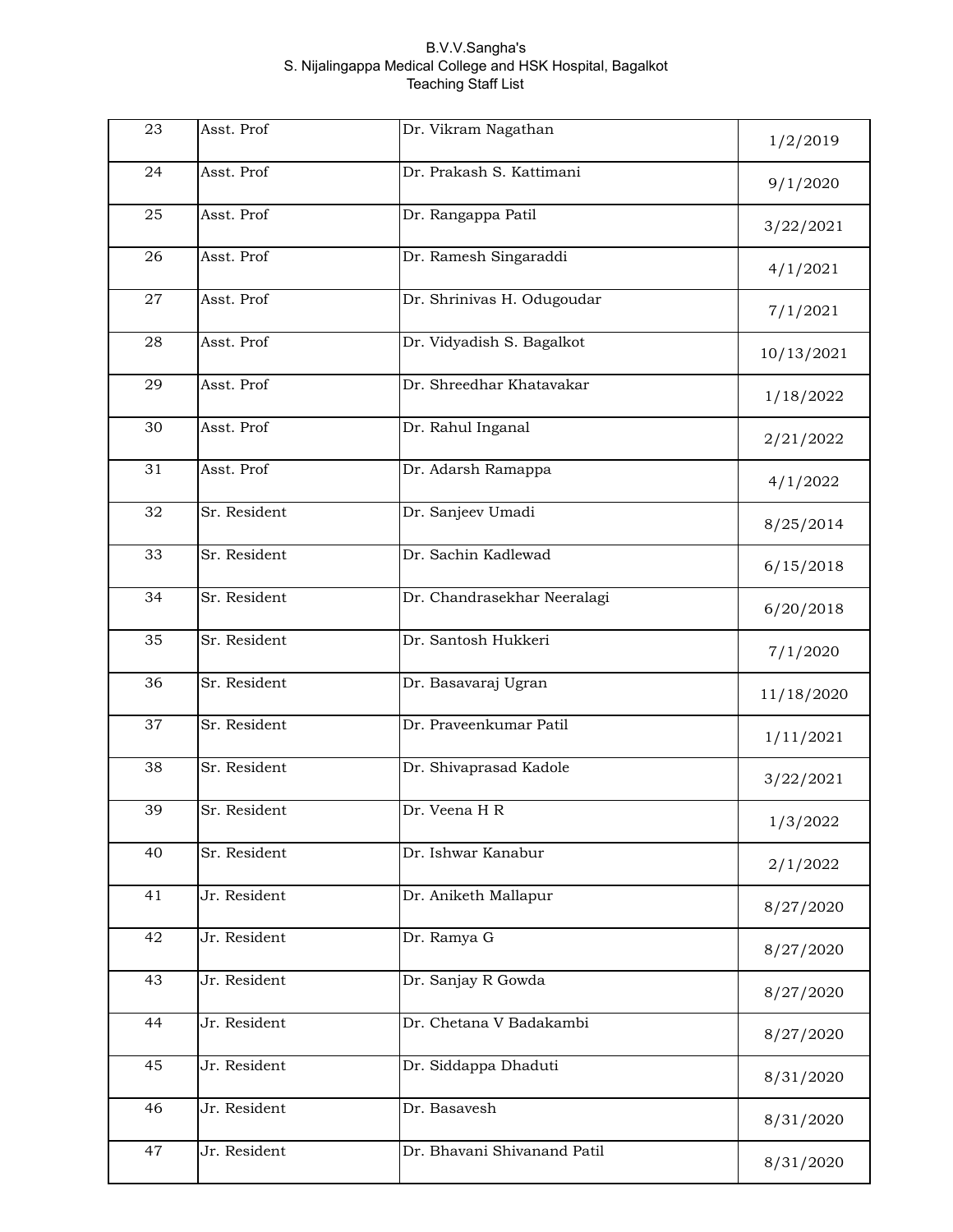| 48 | Jr. Resident | Dr. Vegunta Harshendra       | 8/31/2020 |
|----|--------------|------------------------------|-----------|
| 49 | Jr. Resident | Dr. Pooja R                  | 4/4/2022  |
| 50 | Jr. Resident | Dr. Neelu Patil              | 4/4/2022  |
| 51 | Jr. Resident | Dr. Irappa Lamani            | 4/4/2022  |
| 52 | Jr. Resident | Dr. Varsha H                 | 4/4/2022  |
| 53 | Jr. Resident | Dr. Prashanth P. Kalal       | 4/4/2022  |
| 54 | Jr. Resident | Dr. Gouda Lipsa Congress     | 4/30/2022 |
| 55 | Jr. Resident | Dr. Bhuvaneshwari Gachinmath | 4/30/2022 |
| 56 | Jr. Resident | Dr. Chiragh Sharma           | 5/3/2022  |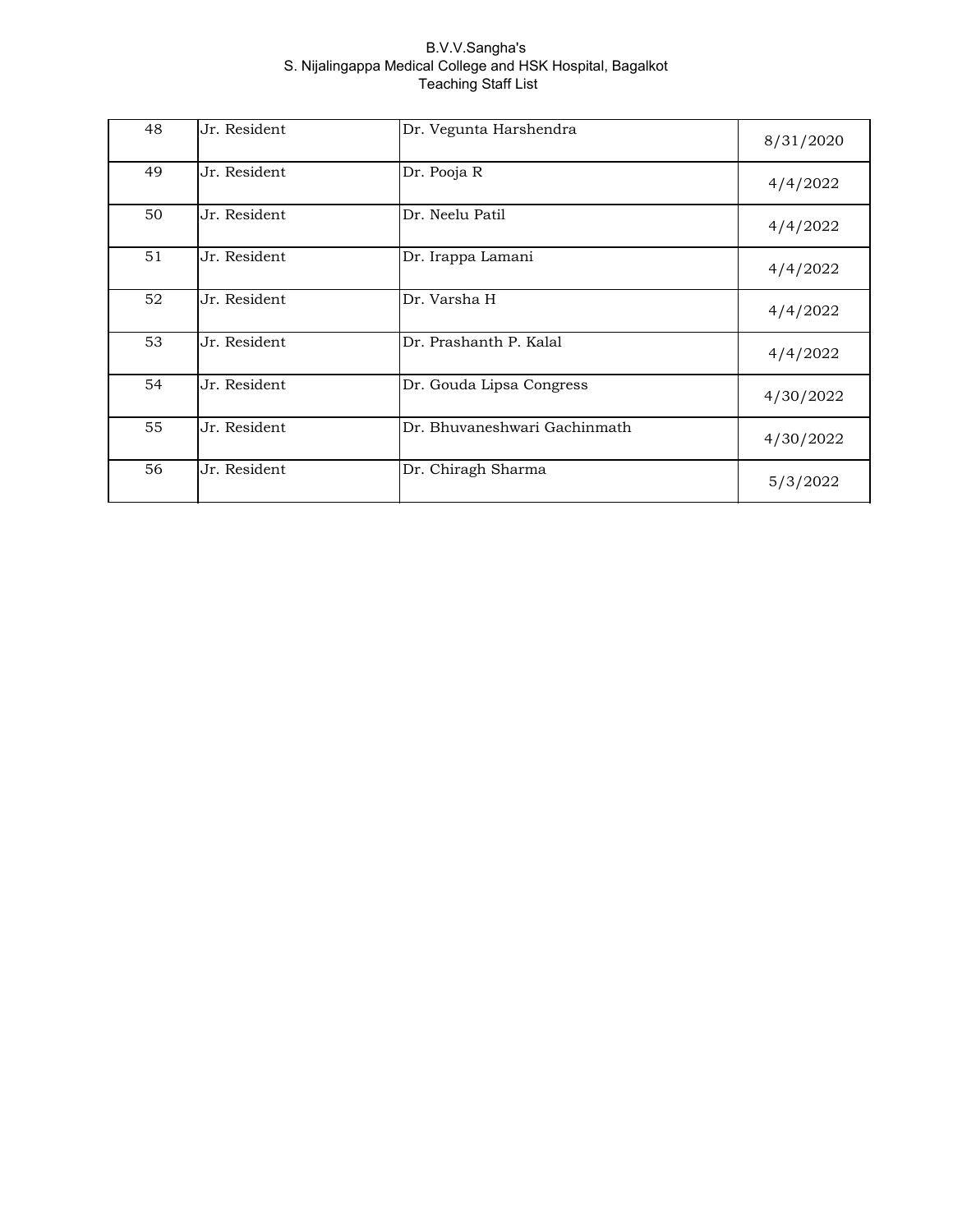| <b>Department of Orthopaedics</b> |                 |                                   |            |
|-----------------------------------|-----------------|-----------------------------------|------------|
| SI.No.                            | Designation     | Name of the Staff                 | <b>DOJ</b> |
| $\mathbf{1}$                      | Professor & HOD | Dr. Shiddanna Patted              | 10/1/2002  |
| $\overline{2}$                    | Professor       | Dr. Kaladagi P. S.                | 8/1/2016   |
| 3                                 | Professor       | Dr. V. R. Soragavi                | 10/1/2002  |
| 4                                 | Professor       | Dr. Deepak Kaladagi               | 7/11/2018  |
| $\overline{5}$                    | Asso. Prof      | Dr. H. R. Katti                   | 10/1/2002  |
| 6                                 | Asso. Prof      | Dr. Mariyappa Mulimani            | 1/1/2004   |
| $\overline{7}$                    | Asso. Prof      | Dr. Girish Vasanad                | 9/24/2007  |
| 8                                 | Asso. Prof      | Dr. Girish Naikwadi               | 5/2/2011   |
| 9                                 | Asso. Prof      | Dr. Shushrut Bhavi                | 3/1/2015   |
| 10                                | Asst. Prof      | Dr. Uday Kumar C.                 | 7/6/2015   |
| 11                                | Asst. Prof      | Dr. Harsha Kyalakond              | 3/25/2019  |
| 12                                | Asst. Prof      | Dr. Chandrashekhar Channappanavar | 10/4/2019  |
| 13                                | Asst. Prof      | Dr. Raju Akkimaradi               | 12/2/2019  |
| 14                                | Asst. Prof      | Dr. Sachin Katti                  | 3/13/2020  |
| 15                                | Asst. Prof      | Dr. Manjudev S. N.                | 12/24/2020 |
| 16                                | Asst. Prof      | Dr. N. B. Sanakal                 | 12/2/2019  |
| $17\,$                            | Asst. Prof      | Dr. Jagadish L. Katwa             | 9/9/2019   |
| 18                                | Sr. Resident    | Dr. S. S. Malipatil               | 7/26/2003  |
| 19                                | Sr. Resident    | Dr. Santosh Chimmanakatti         | 4/2/2014   |
| 20                                | Sr. Resident    | Dr. Manjunath Sindholimath        | 1/1/2015   |
| 21                                | Sr. Resident    | Dr. Praveen Koppad                | 4/1/2016   |
| ${\bf 22}$                        | Sr. Resident    | Dr. Sandeep Tapashetti            | 10/4/2019  |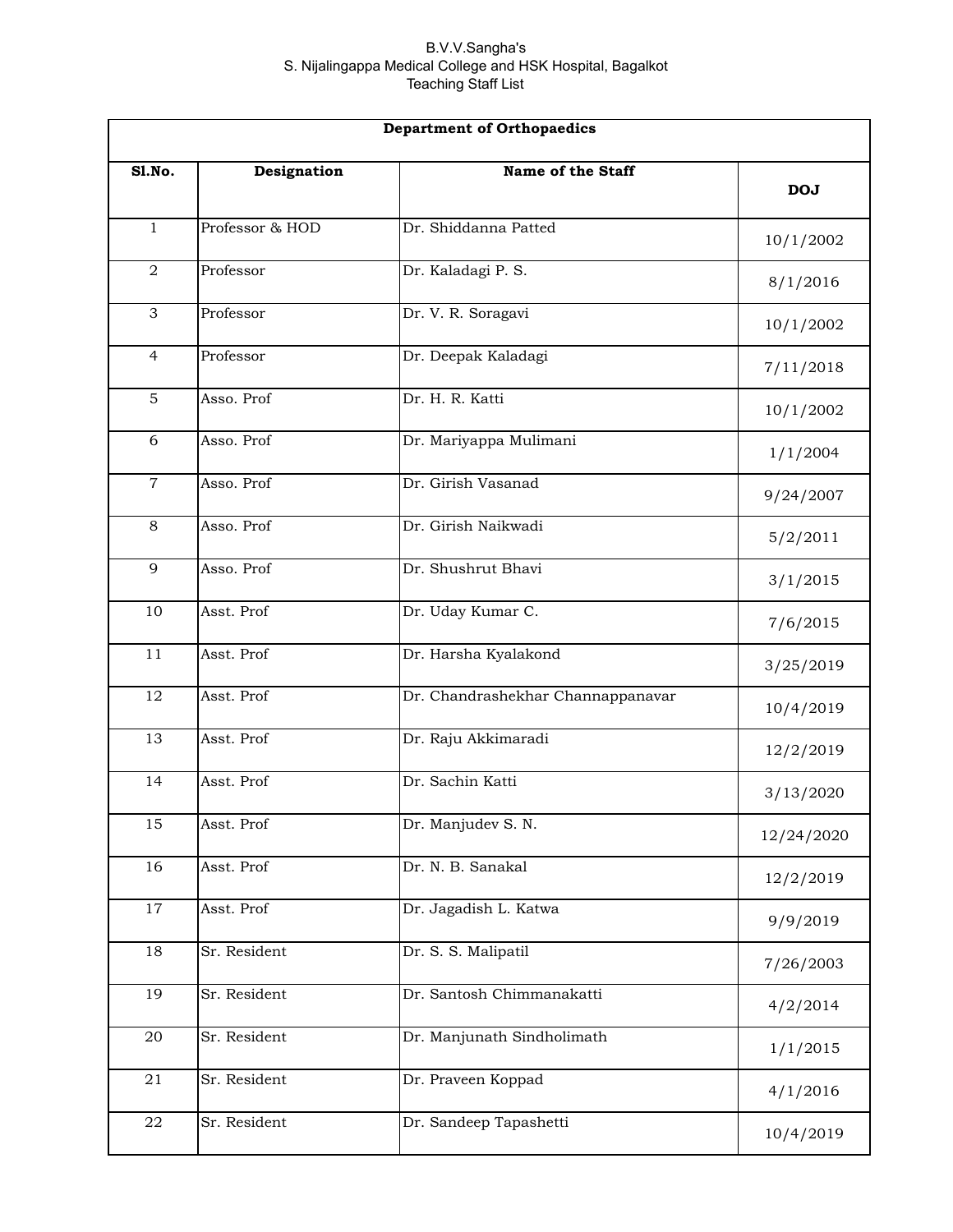| 23 | Sr. Resident | Dr. Sunil Malaghan            | 8/6/2018  |
|----|--------------|-------------------------------|-----------|
| 24 | Sr. Resident | Dr. Shivaprasad K. Choukimath | 2/8/2022  |
| 25 | Sr. Resident | Dr. Vinayak Mugalakhod        | 2/1/2022  |
| 26 | Jr. Resident | Dr. Revansiddappa             | 8/27/2020 |
| 27 | Jr. Resident | Dr. Siddu Hunchanavar         | 8/27/2020 |
| 28 | Jr. Resident | Dr. Sushant B Basavaraddi     | 8/28/2020 |
| 29 | Jr. Resident | Dr. Sushan K                  | 8/31/2020 |
| 30 | Jr. Resident | Dr. Yallappa Herakal          | 8/31/2020 |
| 31 | Jr. Resident | Dr. Vaishnavi D Vanahalli     | 4/4/2022  |
| 32 | Jr. Resident | Dr. Avinash Vinnakota         | 4/4/2022  |
| 33 | Jr. Resident | Dr. Kiran Kumar K G           | 4/4/2022  |
| 34 | Jr. Resident | Dr. Shreyas V. Soragavi       | 4/30/2022 |
| 35 | Jr. Resident | Dr. Mehta Sumeet Sachin       | 5/2/2022  |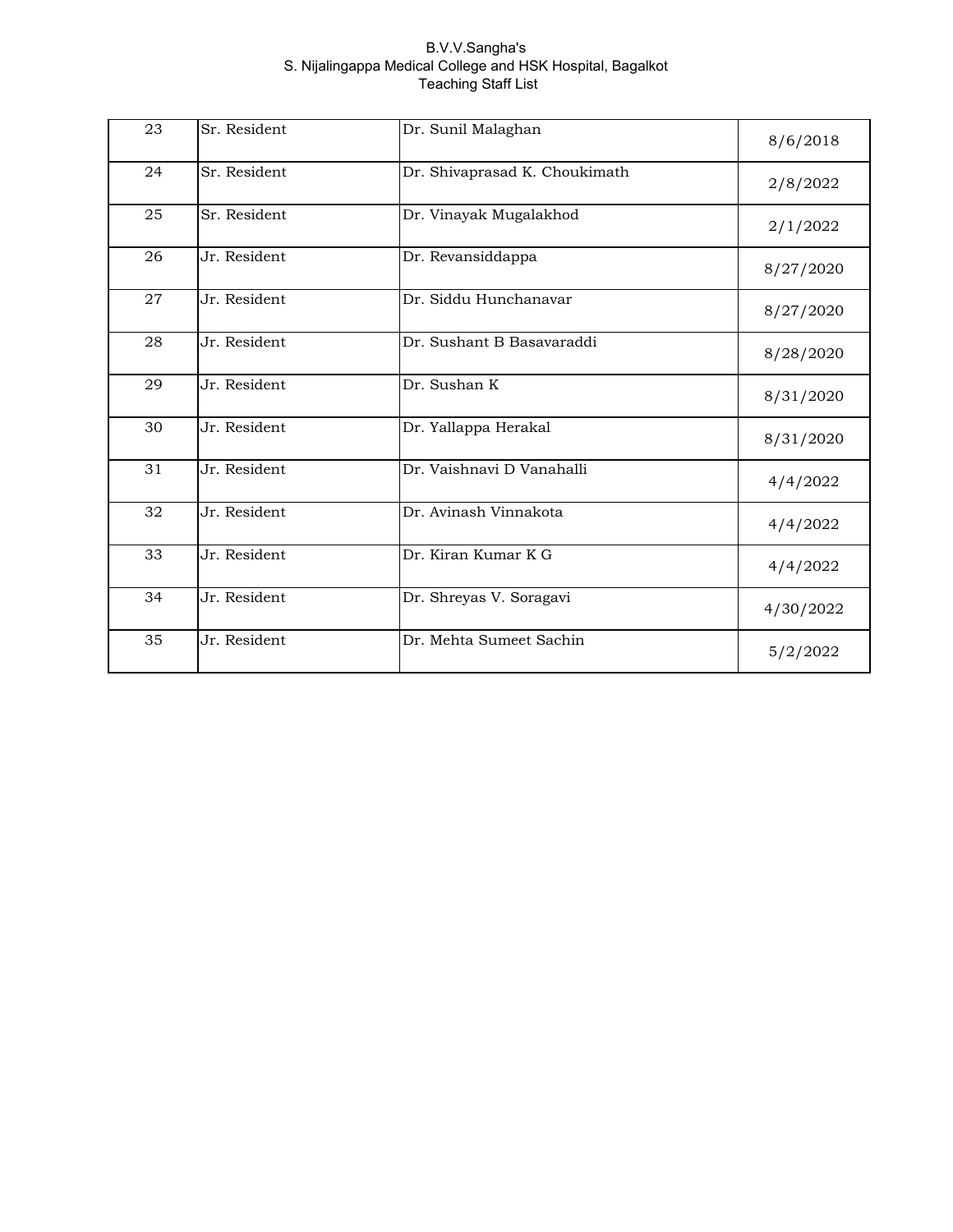|                 | <b>Department of Ophthalmology</b> |                               |            |  |
|-----------------|------------------------------------|-------------------------------|------------|--|
| Sl.No.          | Designation                        | Name of the Staff             | <b>DOJ</b> |  |
| $\mathbf{1}$    | Professor & HOD                    | Dr. Brajesh Patil             | 10/1/2002  |  |
| $\overline{2}$  | Professor                          | Dr. Laxman Dasar              | 10/1/2002  |  |
| 3               | Professor                          | Dr. Jayashree M. P.           | 10/1/2002  |  |
| 4               | Professor                          | Dr. Anupama Shetagar          | 7/2/2007   |  |
| 5               | Asso. Prof                         | Dr. Shivakumar Hiremath       | 2/1/2012   |  |
| 6               | Asso. Prof                         | Dr. Chaitra Pujar             | 7/1/2008   |  |
| $\overline{7}$  | Asso. Prof                         | Dr. Gnana Jyothi C. Bada      | 4/13/2022  |  |
| 8               | Asst. Prof                         | Dr. Arati Choudhary           | 11/2/2015  |  |
| 9               | Asst. Prof                         | Dr. Shravan G. Masurkar       | 3/26/2018  |  |
| 10              | Asst. Prof                         | Dr. Sangameshwarayya Salimath | 7/3/2019   |  |
| 11              | Asst. Prof                         | Dr. Shilpa Umarani            | 4/16/2019  |  |
| 12              | Sr. Resident                       | Dr. Poornima Halakatti        | 4/2/2014   |  |
| 13              | Sr. Resident                       | Dr. Vidyashree Akkone         | 11/3/2014  |  |
| 14              | Sr. Resident                       | Dr. Roopa Hosamani            | 8/5/2019   |  |
| $\overline{15}$ | Sr. Resident                       | Dr. Pooja Hatti               | 2/1/2022   |  |
| 16              | Jr. Resident                       | Dr. Salman S Gathinavar       | 8/27/2020  |  |
| 17              | Jr. Resident                       | Dr. Sampada                   | 8/27/2020  |  |
| 18              | Jr. Resident                       | Dr. Shilly Varghese           | 8/27/2020  |  |
| 19              | Jr. Resident                       | Dr. Shradda Mallik M          | 8/27/2020  |  |
| 20              | Jr. Resident                       | Dr. Ravindragoud Patil        | 8/31/2020  |  |
| $2\sqrt{1}$     | Jr. Resident                       | Dr. Sagar                     | 4/4/2022   |  |
| ${\bf 22}$      | Jr. Resident                       | Dr. Sheryl D Almeida          | 4/4/2022   |  |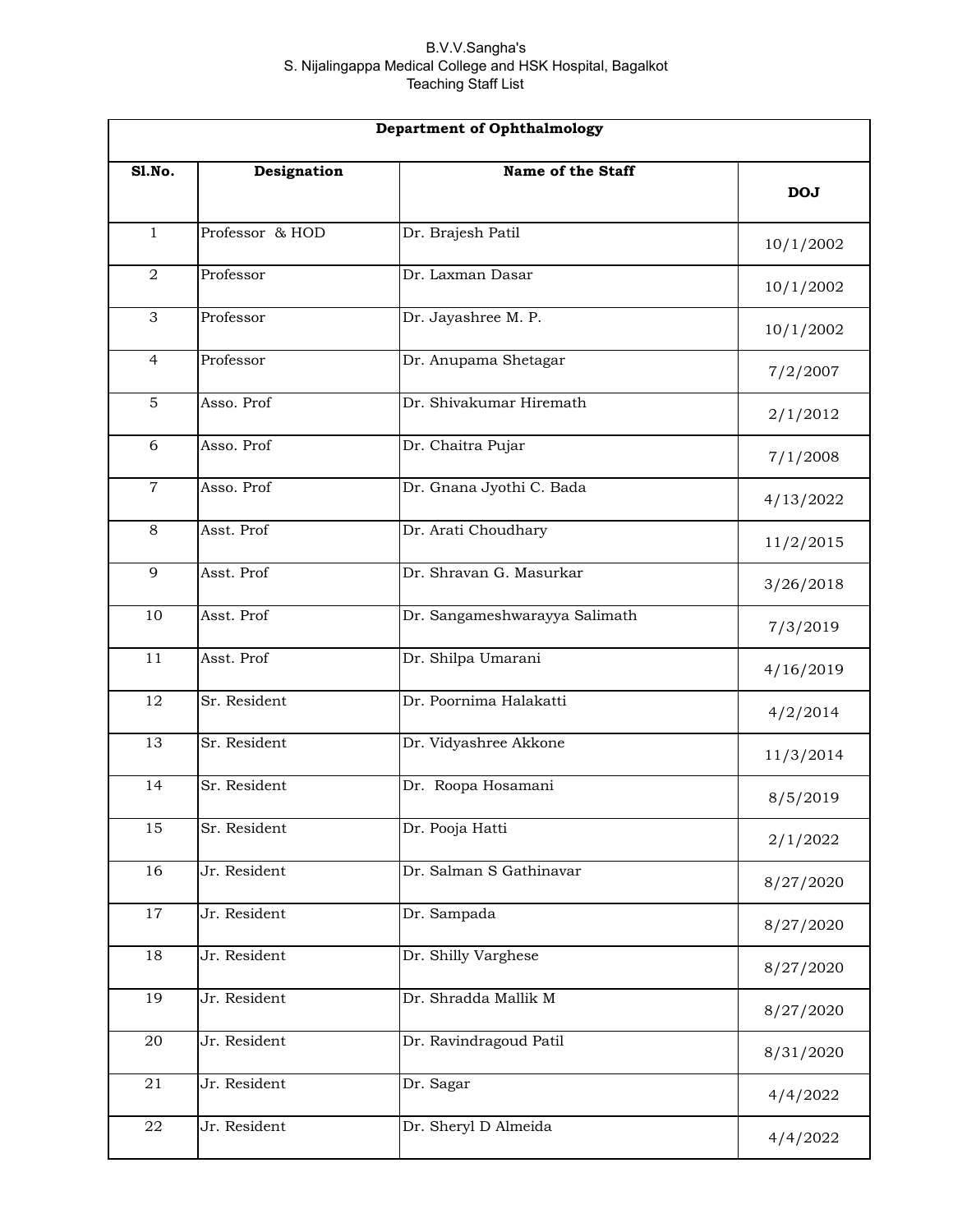| 23 | Jr. Resident | Dr. Gayathri Mohan        | 4/4/2022  |
|----|--------------|---------------------------|-----------|
| 24 | Jr. Resident | Dr. Apoorva D             | 4/4/2022  |
| 25 | Jr. Resident | Dr. Birajdar Neha Jagdish | 4/30/2022 |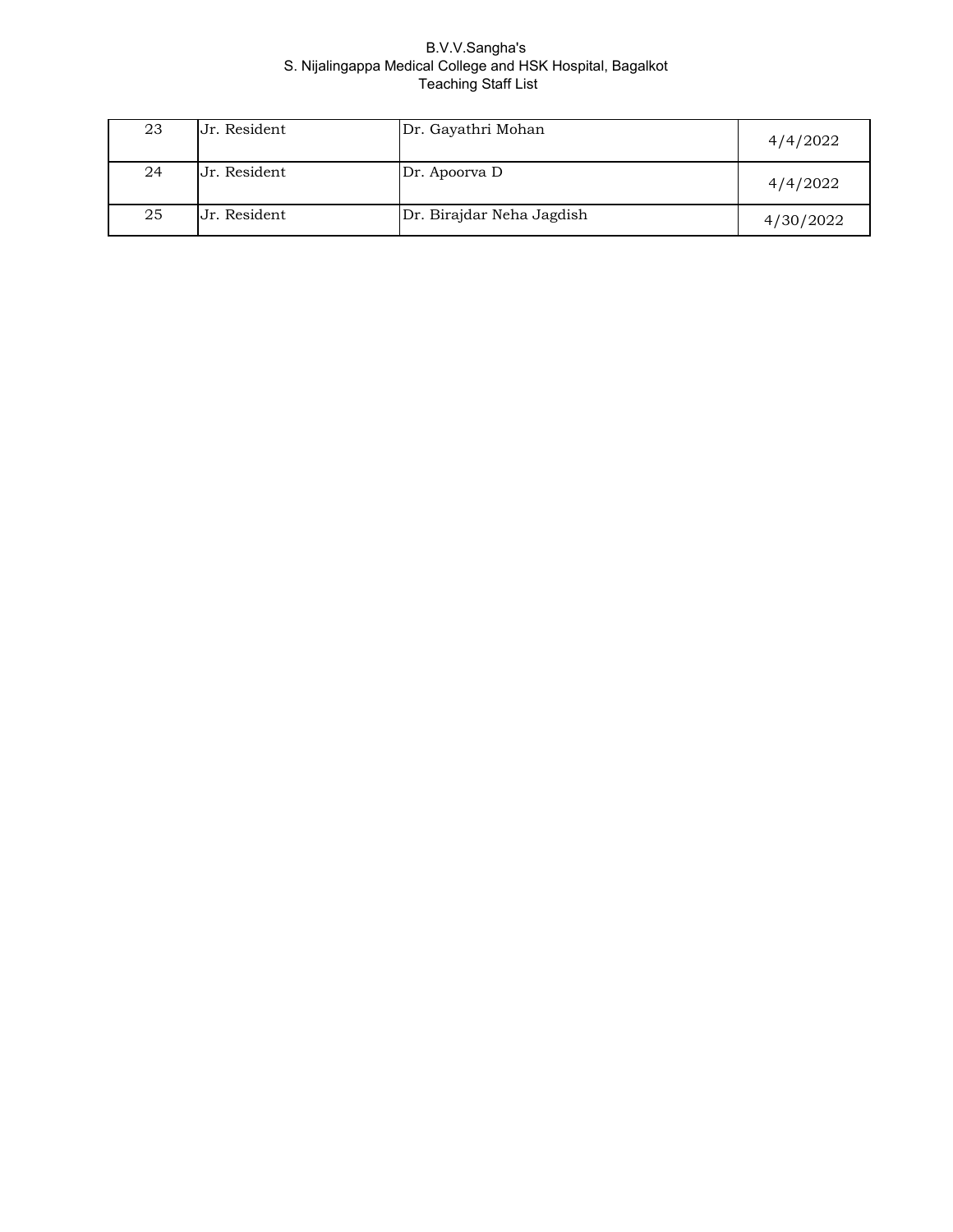| Department of Oto-Rhino-Laryngology |                 |                             |            |
|-------------------------------------|-----------------|-----------------------------|------------|
| Sl.No.                              | Designation     | Name of the Staff           | <b>DOJ</b> |
| $\mathbf{1}$                        | Professor & HOD | Dr. S. S. Doddamani         | 10/1/2002  |
| $\overline{2}$                      | Professor       | Dr. Chandrashekharayya. S.H | 12/11/2003 |
| 3                                   | Professor       | Dr. Shashidhar Suligavi     | 8/8/2005   |
| $\overline{4}$                      | Asso. Prof      | Dr. Kiran Kalburgi          | 6/1/2004   |
| $\overline{5}$                      | Asso. Prof      | Dr. Mallikarjun N. Patil    | 2/6/2013   |
| 6                                   | Asso. Prof      | Dr. Prabhu Khavasi          | 3/16/2013  |
| $\overline{7}$                      | Asso. Prof      | Dr. Santosh Malashetti      | 6/9/2014   |
| 8                                   | Asst. Prof      | Dr. Archana Mathri          | 6/29/2015  |
| 9                                   | Sr. Resident    | Dr. Pavan Hosamani          | 10/19/2020 |
| 10                                  | Sr. Resident    | Dr. Kartik Patil            | 2/1/2022   |
| 11                                  | Jr. Resident    | Dr. Varsha S                | 8/27/2020  |
| 12                                  | Jr. Resident    | Dr. Suni Iqbal              | 8/27/2020  |
| 13                                  | Jr. Resident    | Dr. Shriya Keshav           | 8/27/2020  |
| 14                                  | Jr. Resident    | Dr. Niya Joseph Neelamkavi  | 8/27/2020  |
| 15                                  | Jr. Resident    | Dr. Kirankumar Gunadal      | 4/4/2022   |
| 16                                  | Jr. Resident    | Dr. Archana R               | 4/4/2022   |
| 17                                  | Jr. Resident    | Dr. Gouri M Lingaraddi      | 4/4/2022   |
| 18                                  | Jr. Resident    | Dr. Mohamed Afsal Y         | 4/4/2022   |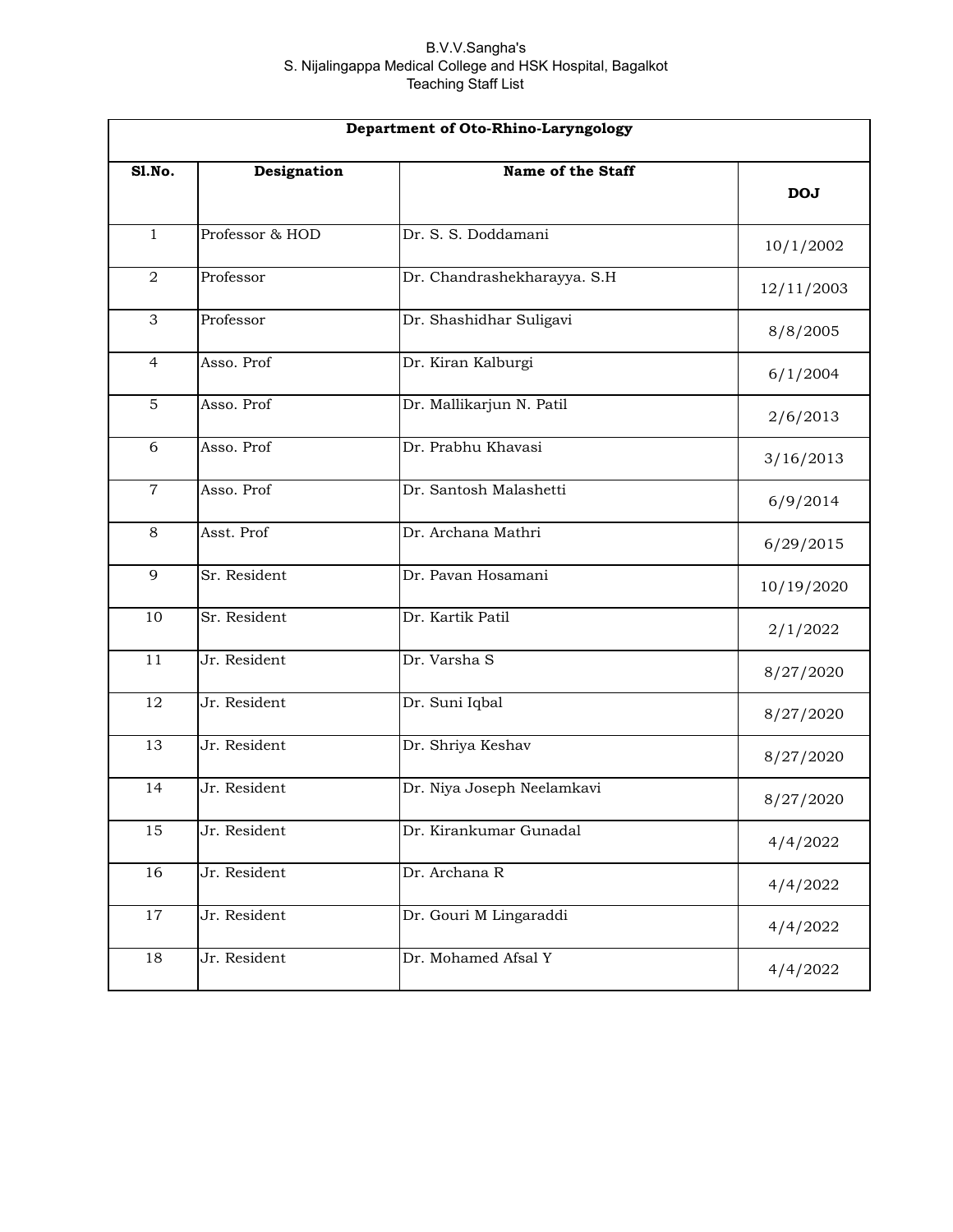| Department of Obstetrics & Gynaecology |                 |                            |            |
|----------------------------------------|-----------------|----------------------------|------------|
| Sl.No.                                 | Designation     | Name of the Staff          | <b>DOJ</b> |
| $\mathbf{1}$                           | Professor & HOD | Dr. Ashalata Mallapur      | 10/1/2002  |
| $\overline{a}$                         | Professor       | Dr. Nagaratna Gourakkal    | 10/1/2002  |
| 3                                      | Professor       | Dr. Linganand Pujari       | 10/1/2002  |
| $\overline{4}$                         | Professor       | Dr. Veeresh Nagathan       | 11/1/2002  |
| 5                                      | Professor       | Dr. Geetanjali Katageri    | 10/1/2005  |
| 6                                      | Asso. Prof      | Dr. Meenakshi Badakali     | 6/25/2018  |
| $\mathbf 7$                            | Asso. Prof      | Dr. Manohar Tankasali      | 4/6/2009   |
| 8                                      | Asso. Prof      | Dr. Archana Daddenavar     | 11/2/2012  |
| 9                                      | Asso. Prof      | Dr. Kirti Hurakadli        | 7/15/2013  |
| 10                                     | Asso. Prof      | Dr. Anita Dharana          | 6/2/2014   |
| 11                                     | Asst. Prof/AMO  | Dr. Sujay Heranjal         | 4/8/2014   |
| 12                                     | Asst. Prof      | Dr. Sumangala Chikkamath   | 6/15/2015  |
| 13                                     | Asst. Prof      | Dr. Sahana Rao             | 10/1/2018  |
| 14                                     | Asst. Prof      | Dr. S. Krishnavardhan      | 2/1/2019   |
| 15                                     | Asst. Prof      | Dr. Nathasha H. K.         | 8/19/2019  |
| 16                                     | Asst. Prof/M&CH | Dr. Prashant Guggarigoudar | 10/16/2015 |
| $17\,$                                 | Asst. Prof      | Dr. Akkamma A. Satyaraddi  | 12/2/2019  |
| 18                                     | Asst. Prof      | Dr. Suvarna Guled          | 10/4/2019  |
| 19                                     | Asst. Prof      | Dr. Vidyashree G. M.       | 3/8/2021   |
| $20\,$                                 | Sr. Resident    | Dr. Ajay Naik              | 1/10/2019  |
| 21                                     | Sr. Resident    | Dr. Priyadarshni Nara      | 3/1/2019   |
| ${\bf 22}$                             | Sr. Resident    | Dr. Gaura Chigadani        | 2/5/2014   |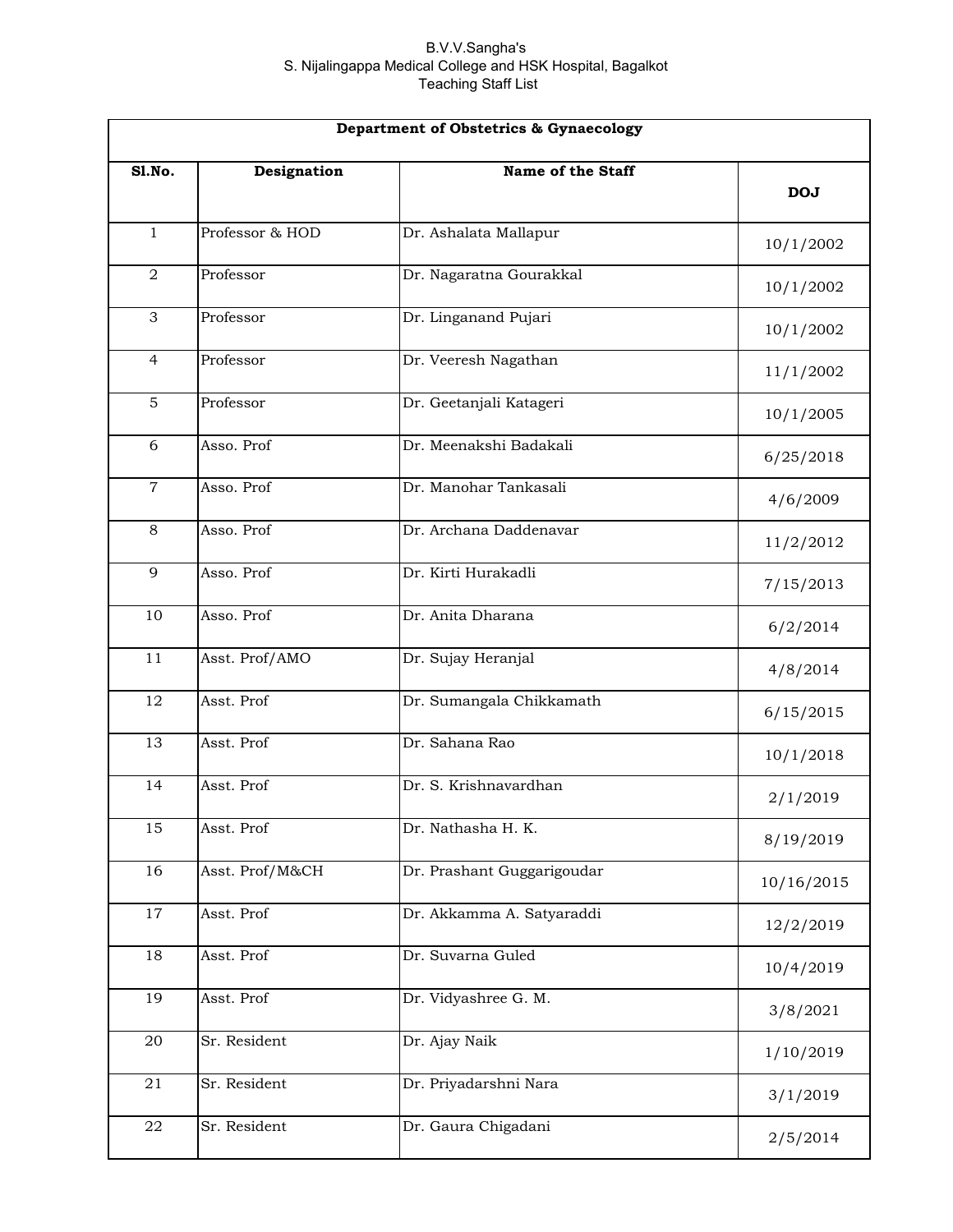| 23 | Sr. Resident | Dr. Mamatha Tankasali        | 9/2/2013   |
|----|--------------|------------------------------|------------|
| 24 | Sr. Resident | Dr. Savita Kasnale           | 5/2/2014   |
| 25 | Sr. Resident | Dr. Muktha V. M              | 10/13/2021 |
| 26 | Jr. Resident | Dr. Shama Prabhu D           | 8/26/2020  |
| 27 | Jr. Resident | Dr. Swarali Telasang         | 8/27/2020  |
| 28 | Jr. Resident | Dr. Deepa Patil              | 8/27/2020  |
| 29 | Jr. Resident | Dr. Hitti Aishwarya Shekar   | 8/27/2020  |
| 30 | Jr. Resident | Dr. Divya T N                | 8/27/2020  |
| 31 | Jr. Resident | Dr. Hima Shree C             | 8/31/2020  |
| 32 | Jr. Resident | Dr. Mayakka Doddamani        | 4/4/2022   |
| 33 | Jr. Resident | Dr. Shanti Sampada S Inamdar | 4/4/2022   |
| 34 | Jr. Resident | Dr. Vedhika N                | 4/4/2022   |
| 35 | Jr. Resident | Dr. Ambika B. Patil          | 4/30/2022  |
| 36 | Jr. Resident | Dr. Supriya S. Nagavand      | 4/30/2022  |
| 37 | Jr. Resident | Dr. Sneha S. M.              | 4/30/2022  |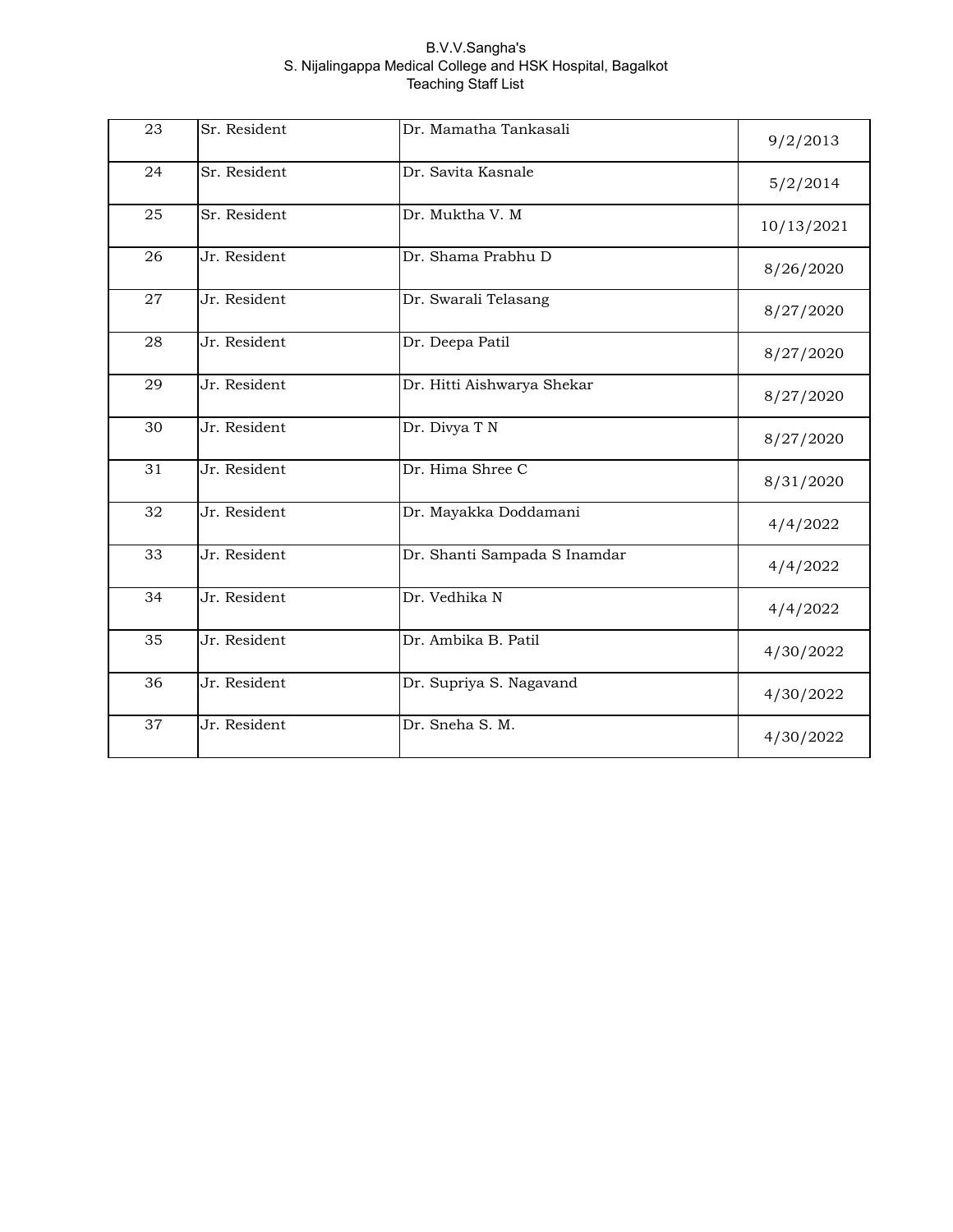| <b>Department of Anaesthesiology</b> |                 |                               |            |
|--------------------------------------|-----------------|-------------------------------|------------|
| Sl.No.                               | Designation     | Name of the Staff             | <b>DOJ</b> |
| $\mathbf{1}$                         | Professor & HOD | Dr. S. Y. Hulkund             | 10/1/2002  |
| $\overline{2}$                       | Professor       | Dr. Ramesh Koppal             | 9/3/2004   |
| 3                                    | Professor       | Dr. Chhaya Joshi              | 6/26/2006  |
| $\overline{4}$                       | Professor       | Dr. Anilkumar Ganeshnavar     | 10/16/2010 |
| 5                                    | Asso. Prof      | Dr. Shilpa Masur              | 6/7/2013   |
| 6                                    | Asso. Prof      | Dr. Sangamesh Nainegali       | 6/25/2013  |
| $\overline{7}$                       | Asso. Prof      | Dr. Mahindra B. Kalashetty    | 7/19/2018  |
| 8                                    | Asso. Prof      | Dr. Basavaraj Padara          | 1/25/2019  |
| 9                                    | Asso. Prof      | Dr. Archana Endigeri          | 5/15/2014  |
| 10                                   | Asso. Prof      | Dr. Dinesh Naik               | 12/22/2014 |
| 11                                   | Asst. Prof      | Dr. Roopa S. Holkunde         | 4/4/2016   |
| 12                                   | Asst. Prof      | Dr. Ranganath Channappagoudar | 10/4/2019  |
| 13                                   | Asst. Prof      | Dr. Latika Dharmashi          | 7/1/2021   |
| 14                                   | Asst. Prof      | Dr. Pratimadevi G.            | 3/1/2016   |
| 15                                   | Sr. Resident    | Dr. Sunil Mokashi             | 2/5/2021   |
| 16                                   | Sr. Resident    | Dr. Kavita Bhairi             | 11/1/2013  |
| 17                                   | Sr. Resident    | Dr. Manohar Kokatanur         | 10/20/2012 |
| 18                                   | Sr. Resident    | Dr, Sneha C. Sheelvanth       | 4/1/2021   |
| 19                                   | Sr. Resident    | Dr. Imrakhan Dandharagi       | 4/15/2021  |
| 20                                   | Sr. Resident    | Dr. Shubha Revadi             | 2/1/2022   |
| 21                                   | Sr. Resident    | Dr. Pooja Bhuwalka            | 4/6/2022   |
| 22                                   | Jr. Resident    | Dr. Zohara Khader             | 8/15/2020  |
| 23                                   | Jr. Resident    | Dr. Rudarni                   | 8/27/2020  |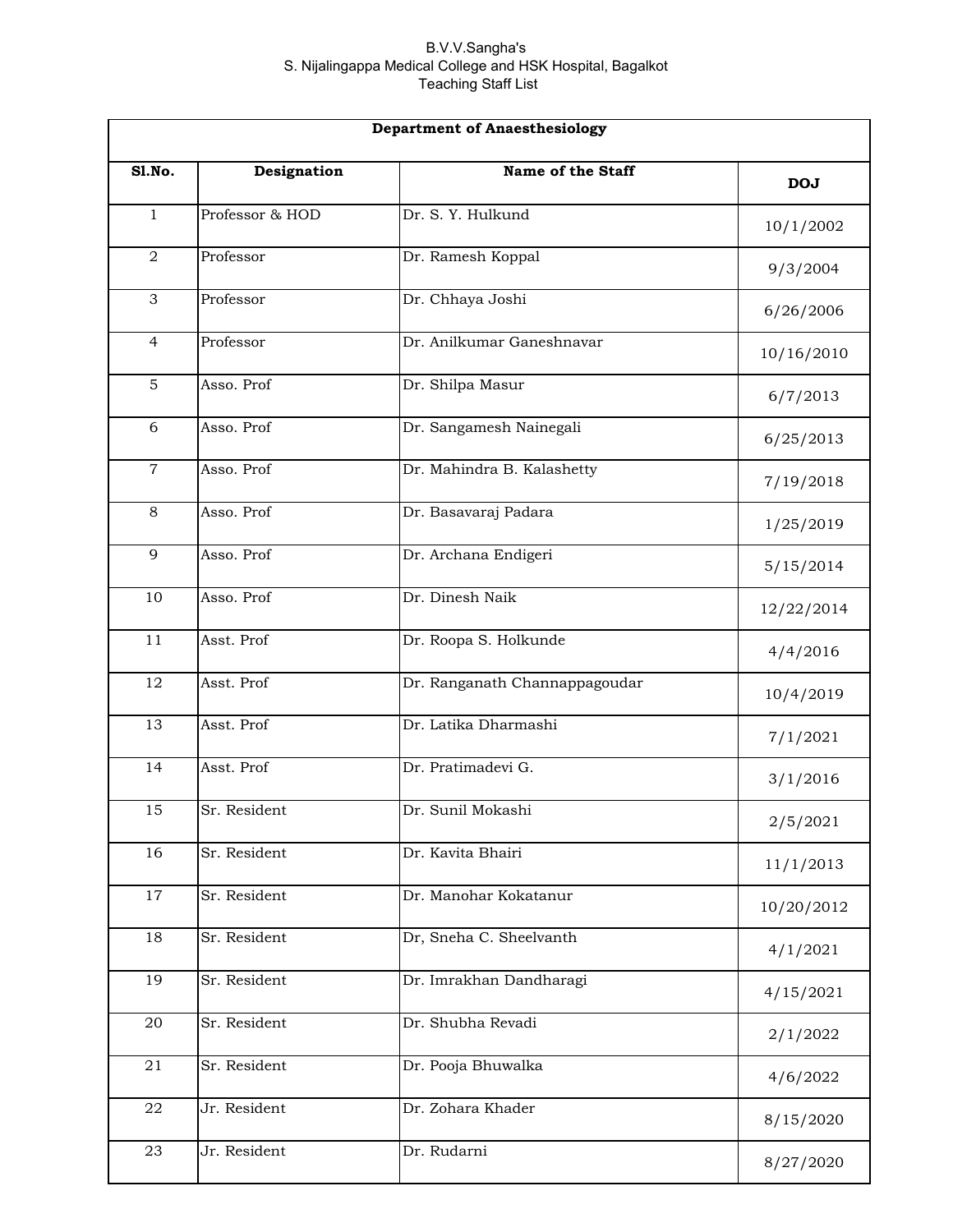| 24 | Jr. Resident | Dr. Vaishali Malik                | 8/27/2020 |
|----|--------------|-----------------------------------|-----------|
| 25 | Jr. Resident | Dr. Aishwarya Guddad              | 8/27/2020 |
| 26 | Jr. Resident | Dr. Shweta Lamani                 | 8/27/2020 |
| 27 | Jr. Resident | Dr.Satish Shankar Kelageri        | 8/28/2020 |
| 28 | Jr. Resident | Dr. Priyanka N Gouda              | 8/31/2020 |
| 29 | Jr. Resident | Dr. Vidya B C                     | 8/31/2020 |
| 30 | Jr. Resident | Dr. Kappeta Venkata Subhash Reddy | 8/31/2020 |
| 31 | Jr. Resident | Dr. Vinduja B Nair                | 4/4/2022  |
| 32 | Jr. Resident | Dr. Mallikarjun A                 | 4/4/2022  |
| 33 | Jr. Resident | Dr. Anusha N                      | 4/4/2022  |
| 34 | Jr. Resident | Dr. Thanuja J                     | 4/4/2022  |
| 35 | Jr. Resident | Dr. Pavitra R                     | 4/4/2022  |
| 36 | Jr. Resident | Dr. Anusha S. R.                  | 4/4/2022  |
| 37 | Jr. Resident | Dr. Pulluri Sai Teja              | 4/4/2022  |
| 38 | Jr. Resident | Dr. Krishna Priya M R             | 4/4/2022  |
| 39 | Jr. Resident | Dr. Pramod R.                     | 4/30/2022 |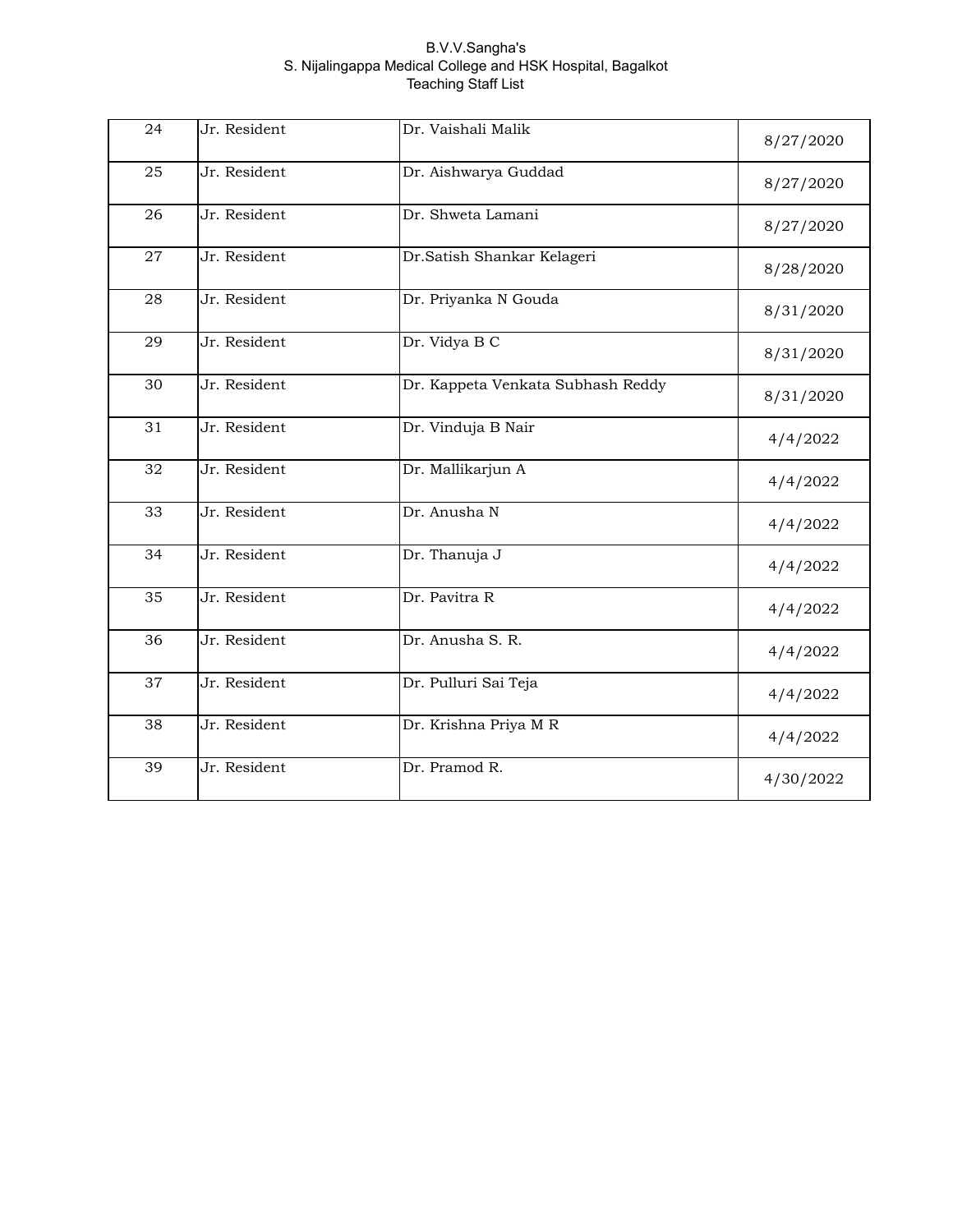|                | <b>Department of Radio-Diagnosis</b> |                             |            |  |
|----------------|--------------------------------------|-----------------------------|------------|--|
| <b>S1.No.</b>  | Designation                          | Name of the Staff           | <b>DOJ</b> |  |
| $\mathbf{1}$   | Professsor & HOD                     | Dr. Jayashree R. G.         | 9/8/2016   |  |
| $\overline{a}$ | Asso. Prof                           | Dr. Timmangouda P. N.       | 1/1/2010   |  |
| 3              | Asso. Prof                           | Dr. Sudheendraswamy V. B.   | 4/2/2012   |  |
| $\overline{4}$ | Asso. Prof                           | Dr. Tukaram Rathod          | 2/1/2016   |  |
| $\overline{5}$ | Asst. Prof                           | Dr. Rohini Pattanshetti     | 9/30/2019  |  |
| 6              | Asst. Prof                           | Dr. Akhil Patil             | 2/1/2021   |  |
| $\overline{7}$ | Asst. Prof                           | Dr. Ravi Badagandi          | 9/2/2013   |  |
| 8              | Asst. Prof                           | Dr. Nithin Narayanan        | 4/9/2021   |  |
| 9              | Sr. Resident                         | Dr. Venkatesh H. A.         | 2/1/2022   |  |
| 10             | Sr. Resident                         | Dr. M. L. Arkesh            | 1/6/2022   |  |
| 11             | Sr. Resident                         | Dr. Jyoti Mullur            | 1/6/2022   |  |
| 12             | Sr. Resident                         | Dr. Manswini Pol            | 5/5/2010   |  |
| 13             | Sr. Resident                         | Dr. Paragouda Patil         | 8/1/2013   |  |
| 14             | Sr. Resident                         | Dr. Shantala H. R.          | 9/1/2015   |  |
| 15             | Sr. Resident                         | Dr. Bheemashankar Nandyal   | 5/21/2003  |  |
| 16             | Jr. Resident                         | Dr. Mahesh Byale            | 8/27/2020  |  |
| 17             | Jr. Resident                         | Dr. Sooryanarayanan S       | 8/28/2020  |  |
| 18             | Jr. Resident                         | Dr. S Vishnupriya           | 8/31/2020  |  |
| 19             | Jr. Resident                         | Dr. Rajeshwari Hoolageri    | 4/4/2022   |  |
| 20             | Jr. Resident                         | Dr. Shreyashi Bhattacharyya | 4/30/2022  |  |
| 21             | Jr. Resident                         | Dr. Keerthi Mohan           | 5/2/2022   |  |